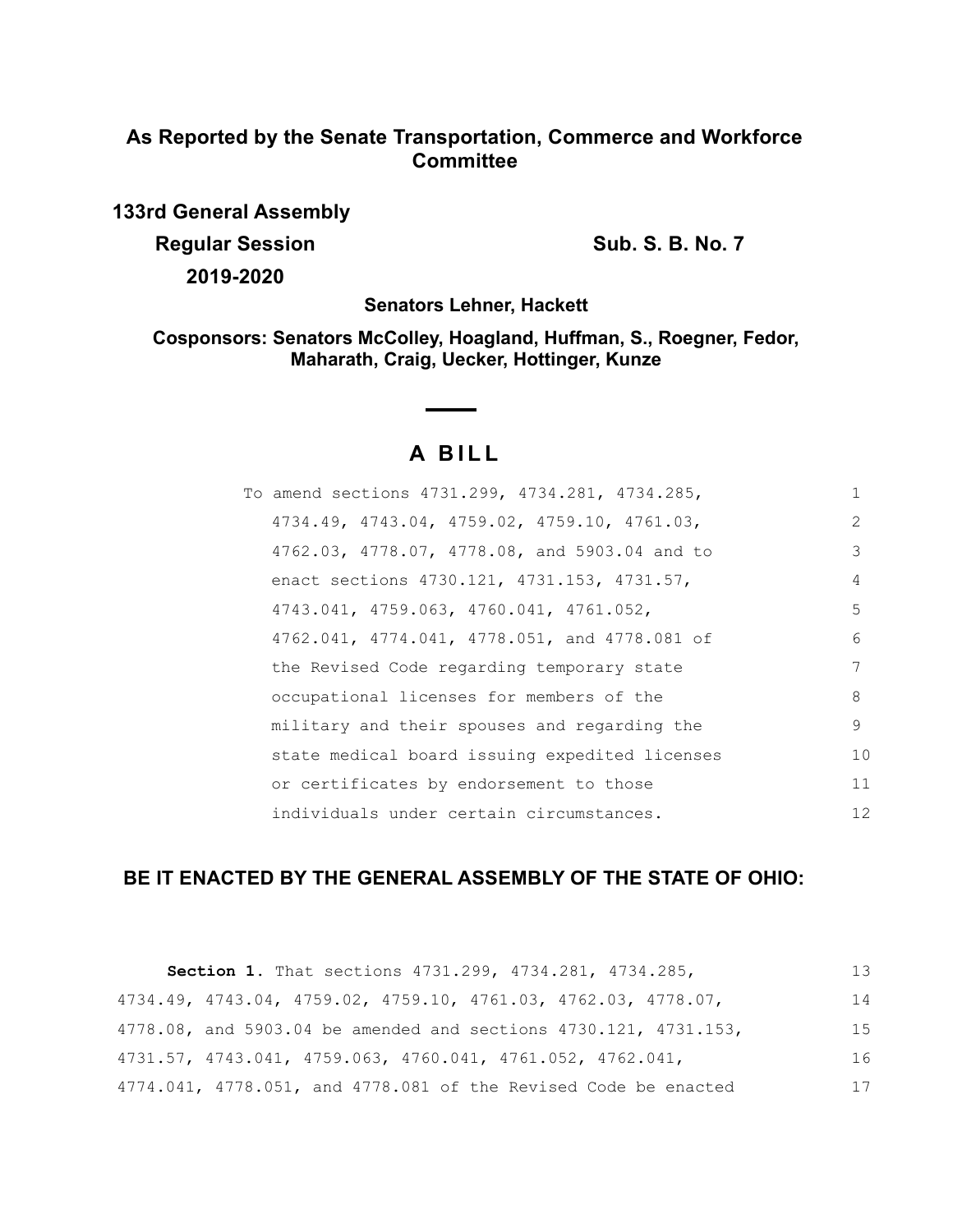**Sub. S. B. No. 7 Page 2 As Reported by the Senate Transportation, Commerce and Workforce Committee**

to read as follows: **Sec. 4730.121.** (A) The state medical board shall issue an expedited license to practice as a physician assistant by endorsement to an applicant who meets all of the requirements of this section. (B) An individual who seeks an expedited license by endorsement under this section shall file with the board a written application on a form prescribed and supplied by the board. The applicant shall include in the application all of the information the board considers necessary to process it. (C) To be eligible to receive an expedited license by endorsement, an applicant shall provide evidence satisfactory to the board that the applicant meets all of the following requirements: (1) The applicant holds a valid license or certificate to practice as a physician assistant issued by any other state or 18 19 20 21 22 23 24 25 26 27 28 29 30 31 32 33

(2) The license or certificate is current, and the applicant is in good standing in the state or jurisdiction of licensure or certification.

jurisdiction.

(3) One of the circumstances described in division (B)(3) of section 4743.041 of the Revised Code applies to the applicant.

(4) The applicant moved or will move to this state from the state or jurisdiction in which the individual holds a current license or certificate. 41 42 43

(5) The individual meets the requirements to receive a license as specified in sections 4730.101 and 4730.11 of the 44 45

34

35 36 37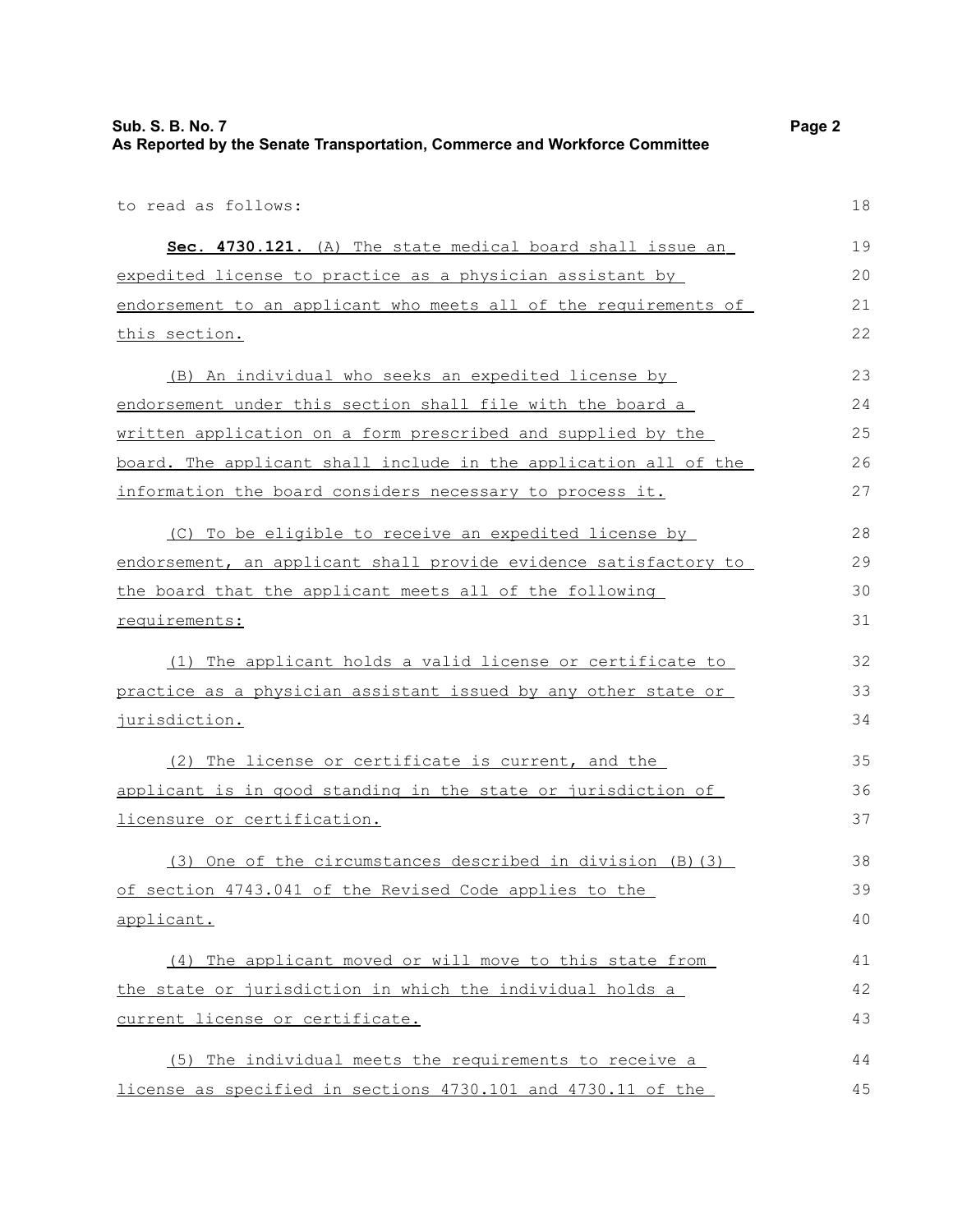| Sub. S. B. No. 7                                                           | Page 3 |
|----------------------------------------------------------------------------|--------|
| As Reported by the Senate Transportation, Commerce and Workforce Committee |        |

| Revised Code.                                                    | 46 |
|------------------------------------------------------------------|----|
| (D) The board shall waive all fees associated with the           | 47 |
| application for and issuance of an expedited license by          | 48 |
| endorsement under this section.                                  | 49 |
| (E) The secretary and supervising member of the board            | 50 |
| shall review all applications received under this section. If    | 51 |
| the secretary and supervising member determine that an applicant | 52 |
| meets the requirements for an expedited license by endorsement,  | 53 |
| the board shall issue the license to the applicant.              | 54 |
| Sec. 4731.153. (A) The state medical board shall issue,          | 55 |
| without examination, an expedited certificate to practice a      | 56 |
| limited branch of medicine by endorsement to an applicant who    | 57 |
| meets all of the requirements of this section.                   | 58 |
| (B) An individual who seeks an expedited certificate by          | 59 |
| endorsement under this section shall file with the board a       | 60 |
| written application on a form prescribed and supplied by the     | 61 |
| board. The applicant shall include in the application all of the | 62 |
| information the board considers necessary to process it.         | 63 |
| (C) To be eligible to receive an expedited certificate by        | 64 |
| endorsement, an applicant shall provide evidence satisfactory to | 65 |
| the board that the applicant meets all of the following          | 66 |
| requirements:                                                    | 67 |
| (1) The applicant holds a valid license or certificate to        | 68 |
| practice a limited branch of medicine issued by any other state  | 69 |
| or jurisdiction.                                                 | 70 |
| (2) The license or certificate is current, and the               | 71 |

(2) The license or certificate is current, and the applicant is in good standing in the state or jurisdiction of licensure or certification. 72 73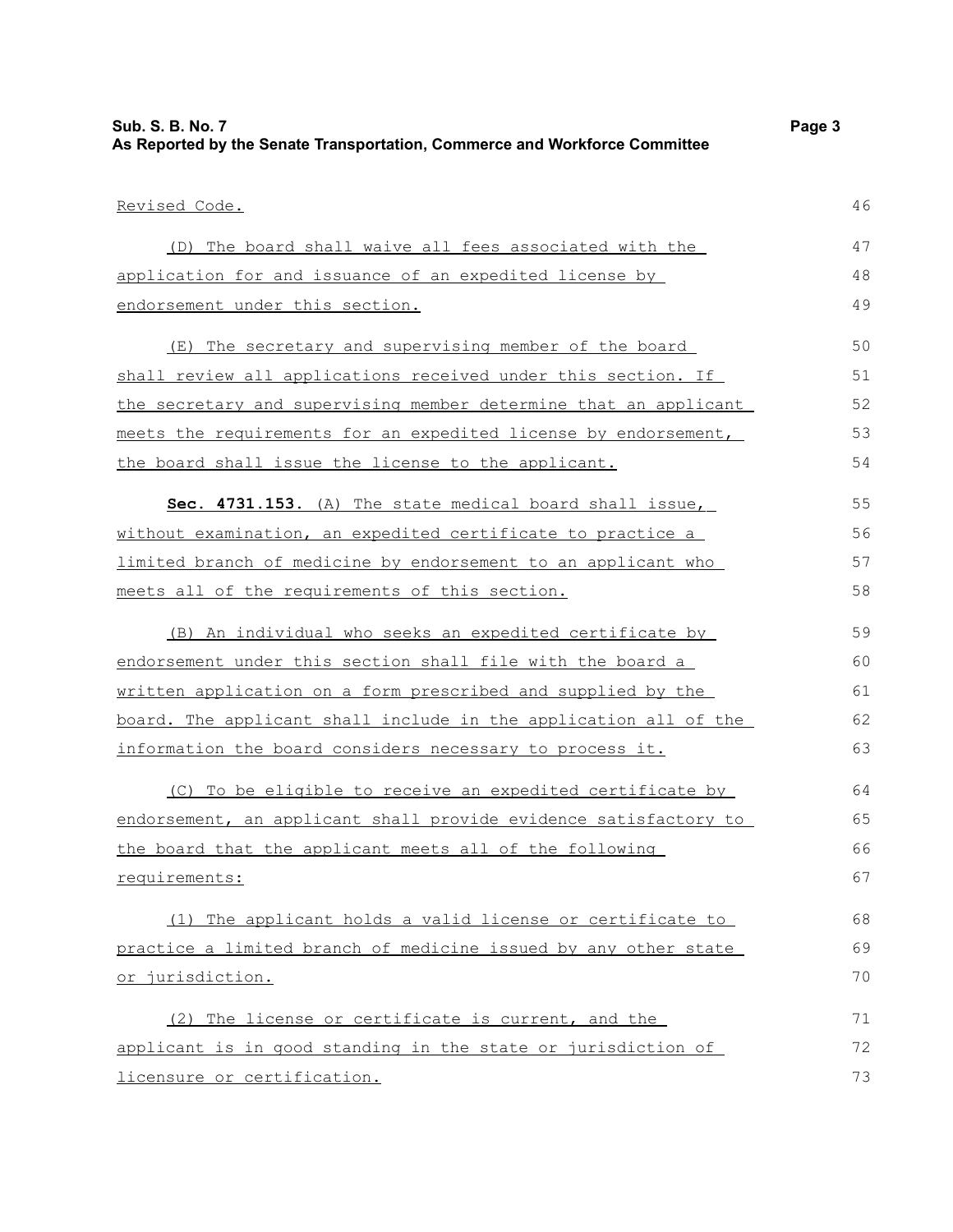| (3) One of the circumstances described in division (B) (3)       | 74  |
|------------------------------------------------------------------|-----|
| of section 4743.041 of the Revised Code applies to the           | 75  |
| applicant.                                                       | 76  |
| (4) The applicant moved or will move to this state from          | 77  |
| the state or jurisdiction in which the individual holds a        | 78  |
| current license or certificate.                                  | 79  |
| (5) The individual meets the requirements to receive a           | 80  |
| certificate as specified in sections 4731.171 and 4731.19 of the | 81  |
| Revised Code.                                                    | 82  |
| (D) The board shall waive all fees associated with the           | 83  |
| application for and issuance of an expedited certificate by      | 84  |
| endorsement under this section.                                  | 85  |
| (E) The secretary and supervising member of the board            | 86  |
| shall review all applications received under this section. If    | 87  |
| the secretary and supervising member determine that an applicant | 88  |
| meets the requirements for an expedited certificate by           | 89  |
| endorsement, the board shall issue the certificate to the        | 90  |
| applicant.                                                       | 91  |
| Sec. 4731.299. (A) The state medical board may issue,            | 92  |
| without examination, to an applicant who meets all of the        | 93  |
| requirements of this section an expedited license to practice    | 94  |
| medicine and surgery or osteopathic medicine and surgery by      | 95  |
| endorsement.                                                     | 96  |
| (B) An individual who seeks an expedited license by              | 97  |
| endorsement shall file with the board a written application on a | 98  |
| form prescribed and supplied by the board. The application shall | 99  |
| include all of the information the board considers necessary to  | 100 |
| process it.                                                      | 101 |
| (C) To be eligible to receive an expedited license by            | 102 |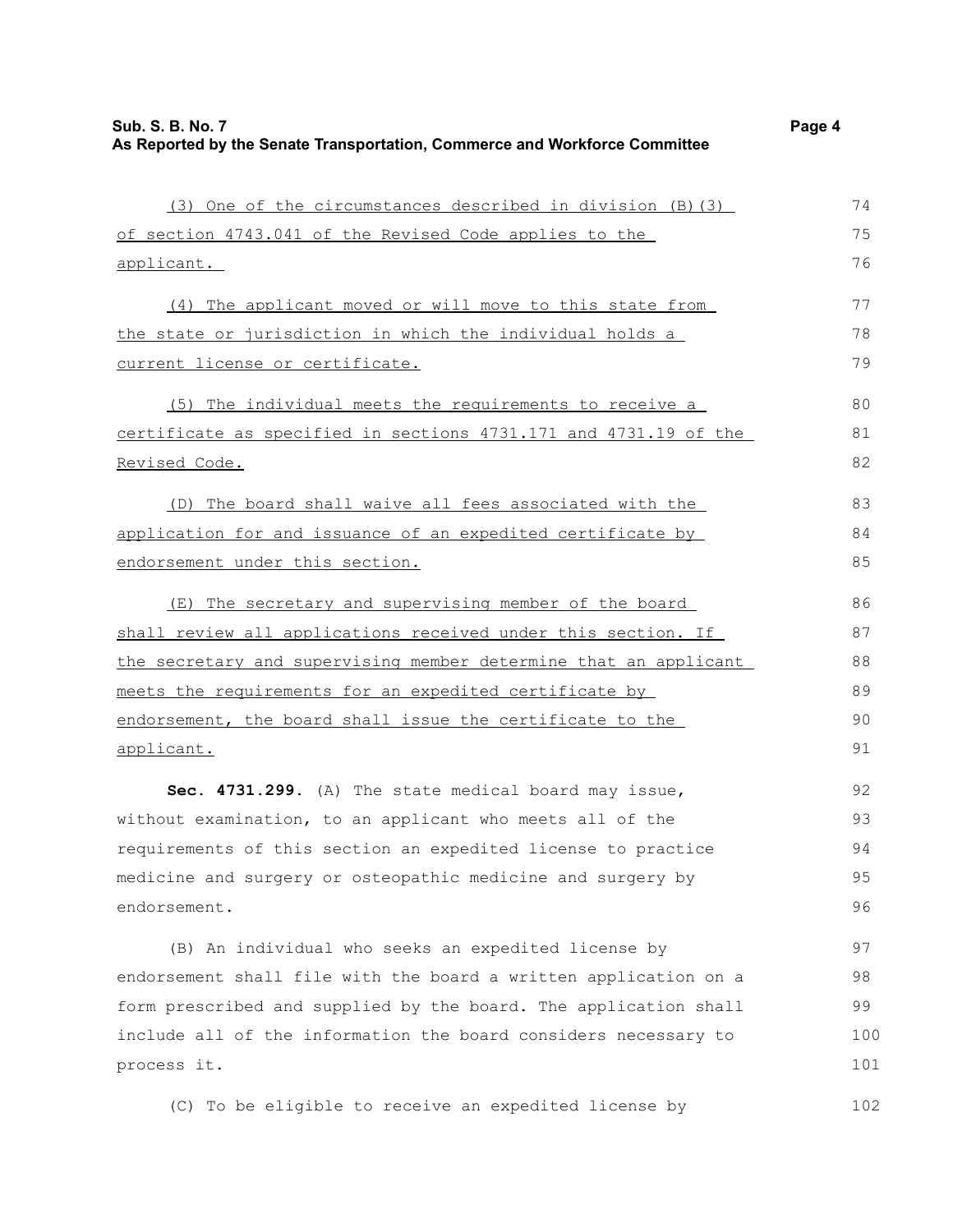| endorsement, an applicant shall do both of the following:       | 103 |
|-----------------------------------------------------------------|-----|
| (1) Provide evidence satisfactory to the board that the         | 104 |
| applicant meets all of the following requirements:              | 105 |
| (a) Has passed one of the following:                            | 106 |
| (i) Steps one, two, and three of the United States medical      | 107 |
| licensing examination;                                          | 108 |
| (ii) Levels one, two, and three of the comprehensive            | 109 |
| osteopathic medical licensing examination of the United States; | 110 |
| (iii) Any other medical licensing examination recognized        | 111 |
| by the board.                                                   | 112 |
| (b) For at least five years immediately preceding the date      | 113 |
| of application, has held a current, unrestricted license to     | 114 |
| practice medicine and surgery or osteopathic medicine and       | 115 |
| surgery issued by the licensing authority of another state or a | 116 |
| Canadian province;                                              | 117 |
| (c) For at least two years immediately preceding the date       | 118 |
| of application, has actively practiced medicine and surgery or  | 119 |
| osteopathic medicine and surgery in a clinical setting;         | 120 |
| (d) Is in compliance with the medical education and             | 121 |
| training requirements in sections 4731.09 and 4731.14 of the    | 122 |
| Revised Code.                                                   | 123 |
| (2) Certify to the board that all of the following are the      | 124 |
| case:                                                           | 125 |
| (a) Not more than two malpractice claims have been filed        | 126 |
| against the applicant within a period of ten years and no       | 127 |
| malpractice claim against the applicant has resulted in total   | 128 |
| payment of more than five hundred thousand dollars.             | 129 |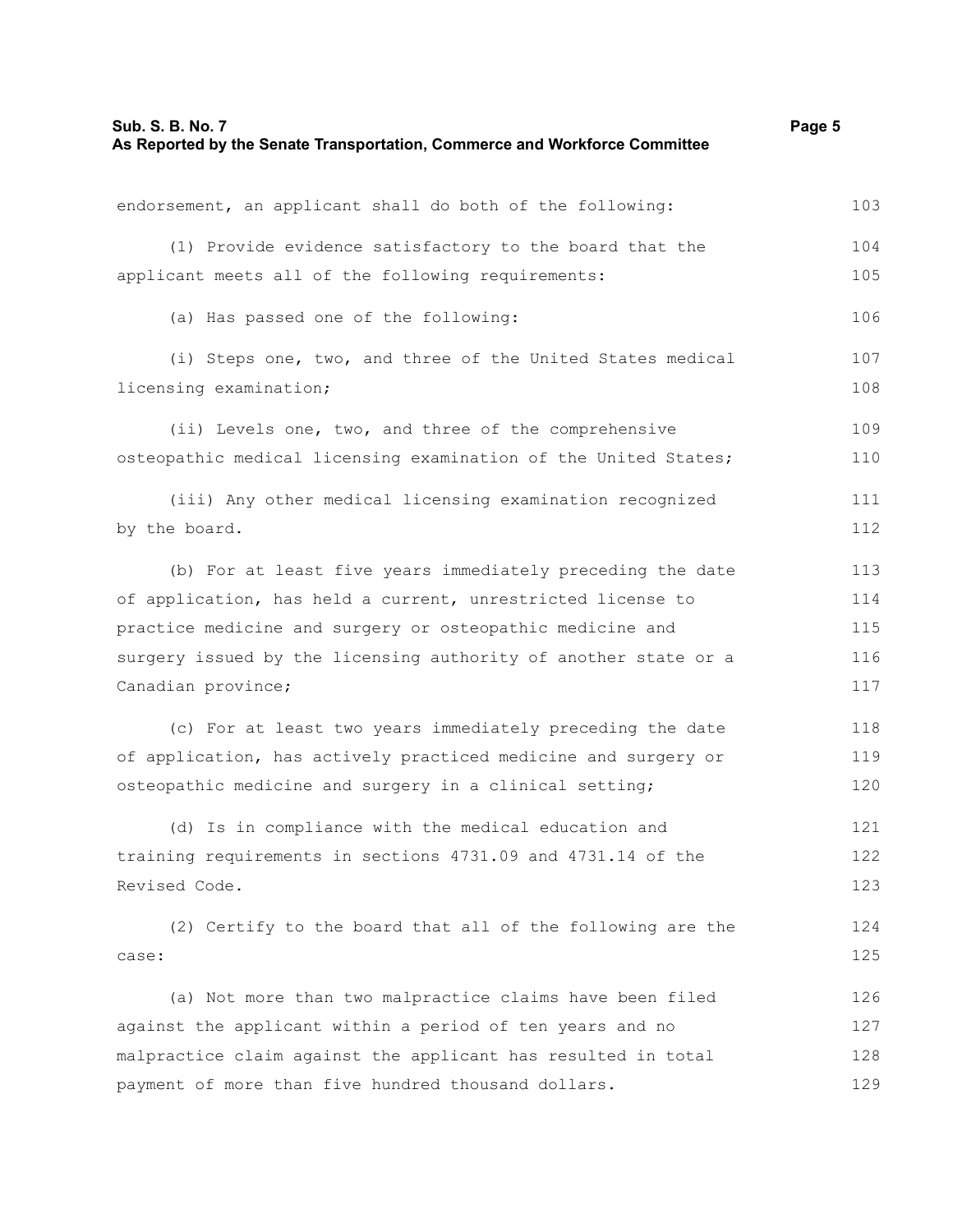| Sub. S. B. No. 7                                                           | Page 6 |
|----------------------------------------------------------------------------|--------|
| As Reported by the Senate Transportation, Commerce and Workforce Committee |        |

| (b) The applicant does not have a criminal record                | 130 |
|------------------------------------------------------------------|-----|
| according to the criminal records check required by section      | 131 |
| 4731.08 of the Revised Code.                                     | 132 |
| (c) The applicant does not have a medical condition that         | 133 |
| could affect the applicant's ability to practice according to    | 134 |
| acceptable and prevailing standards of care.                     | 135 |
| (d) No adverse action has been taken against the applicant       | 136 |
| by a health care institution.                                    | 137 |
| (e) To the applicant's knowledge, no federal agency,             | 138 |
| medical society, medical association, or branch of the United    | 139 |
| States military has investigated or taken action against the     | 140 |
| applicant.                                                       | 141 |
| (f) No professional licensing or regulatory authority has        | 142 |
| filed a complaint against, investigated, or taken action against | 143 |
| the applicant and the applicant has not withdrawn a professional | 144 |
| license application.                                             | 145 |
| (g) The applicant has not been suspended or expelled from        | 146 |
| any institution of higher education or school, including a       | 147 |
| medical school.                                                  | 148 |
| (D) An applicant for an expedited license by endorsement         | 149 |
| shall comply with section 4731.08 of the Revised Code.           | 150 |

 $(E)$   $At$   $(1)$  Except as provided in division  $(E)$   $(2)$  of this section, at the time of application, the applicant shall pay to the board a fee of one thousand dollars, no part of which shall be returned. No application shall be considered filed until the board receives the fee. 151 152 153 154 155

|  | (2) The board shall waive the application fee required by    |  | 156 |
|--|--------------------------------------------------------------|--|-----|
|  | division $(E)$ (1) of this section if the applicant presents |  | 157 |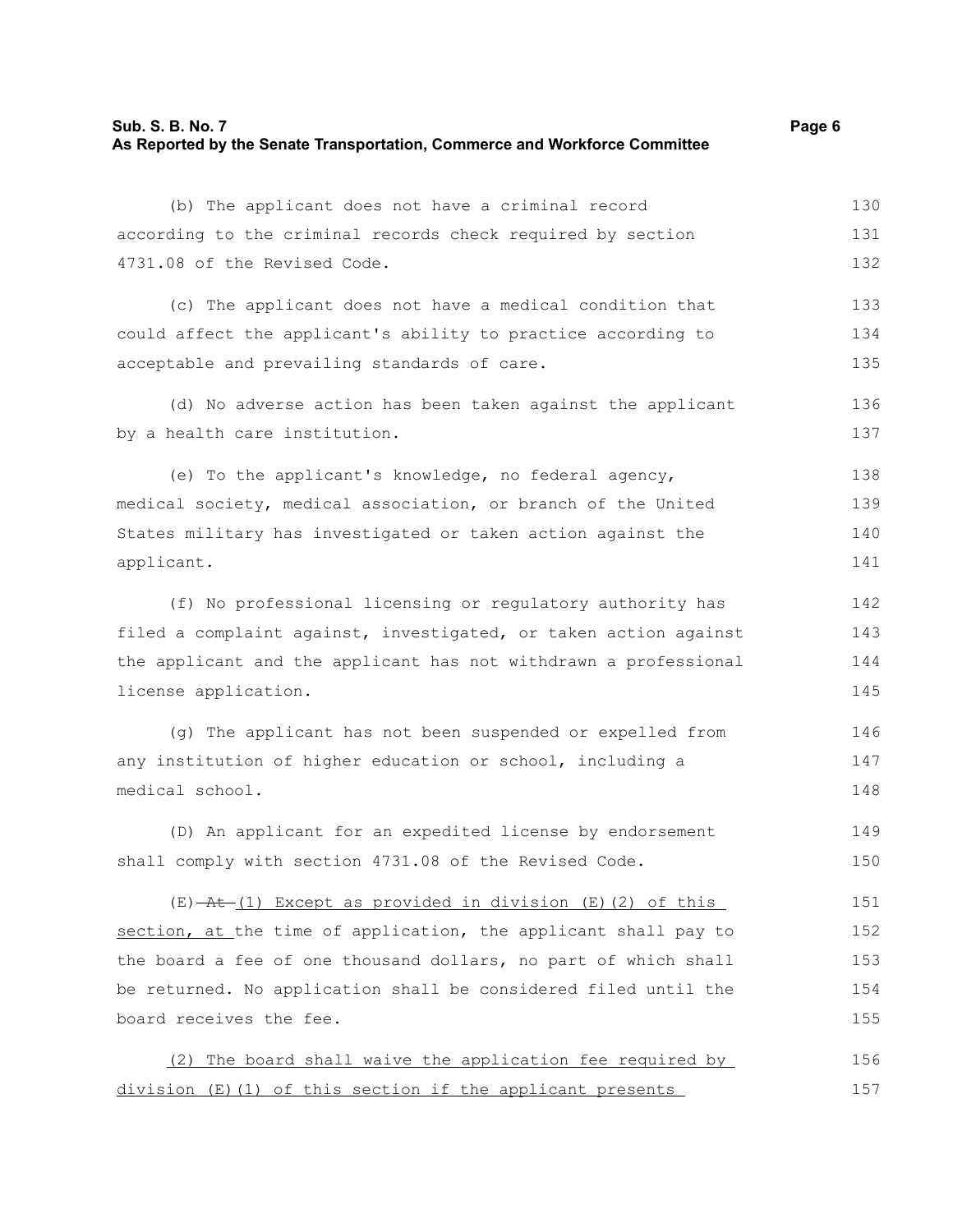| adequate proof to the board of both of the following:            | 158 |
|------------------------------------------------------------------|-----|
| (a) One of the circumstances described in division (B) (3)       | 159 |
| of section 4743.041 of the Revised Code applies to the           | 160 |
| applicant.                                                       | 161 |
| (b) The applicant moved or will move to this state from          | 162 |
| the state or jurisdiction in which the applicant holds a current | 163 |
| license.                                                         | 164 |
| (F) The secretary and supervising member of the board            | 165 |
| shall review all applications received under this section.       | 166 |
| If the secretary and supervising member determine that an        | 167 |
| applicant meets the requirements for an expedited license by     | 168 |
| endorsement, the board shall issue the license to the applicant. | 169 |
| If the secretary and supervising member determine that an        | 170 |
| applicant does not meet the requirements for an expedited        | 171 |
| license by endorsement, the application shall be treated as an   | 172 |
| application under section 4731.09 of the Revised Code.           | 173 |
| (G) Each license issued by the board under this section          | 174 |
| shall be signed by the president and secretary of the board and  | 175 |
| attested by the board's seal.                                    | 176 |
| (H) Within sixty days after September 29, 2013, the board        | 177 |
| shall approve acceptable means of demonstrating compliance with  | 178 |
| sections 4731.09 and 4731.14 of the Revised Code as required by  | 179 |
| division (C)(1)(d) of this section.                              | 180 |
| Sec. 4731.57. (A) The state medical board shall issue,           | 181 |
| without examination, an expedited license to practice podiatric  | 182 |
| medicine and surgery by endorsement to an applicant who meets    | 183 |
| all of the requirements of this section.                         | 184 |
| (B) An individual who seeks an expedited license by              | 185 |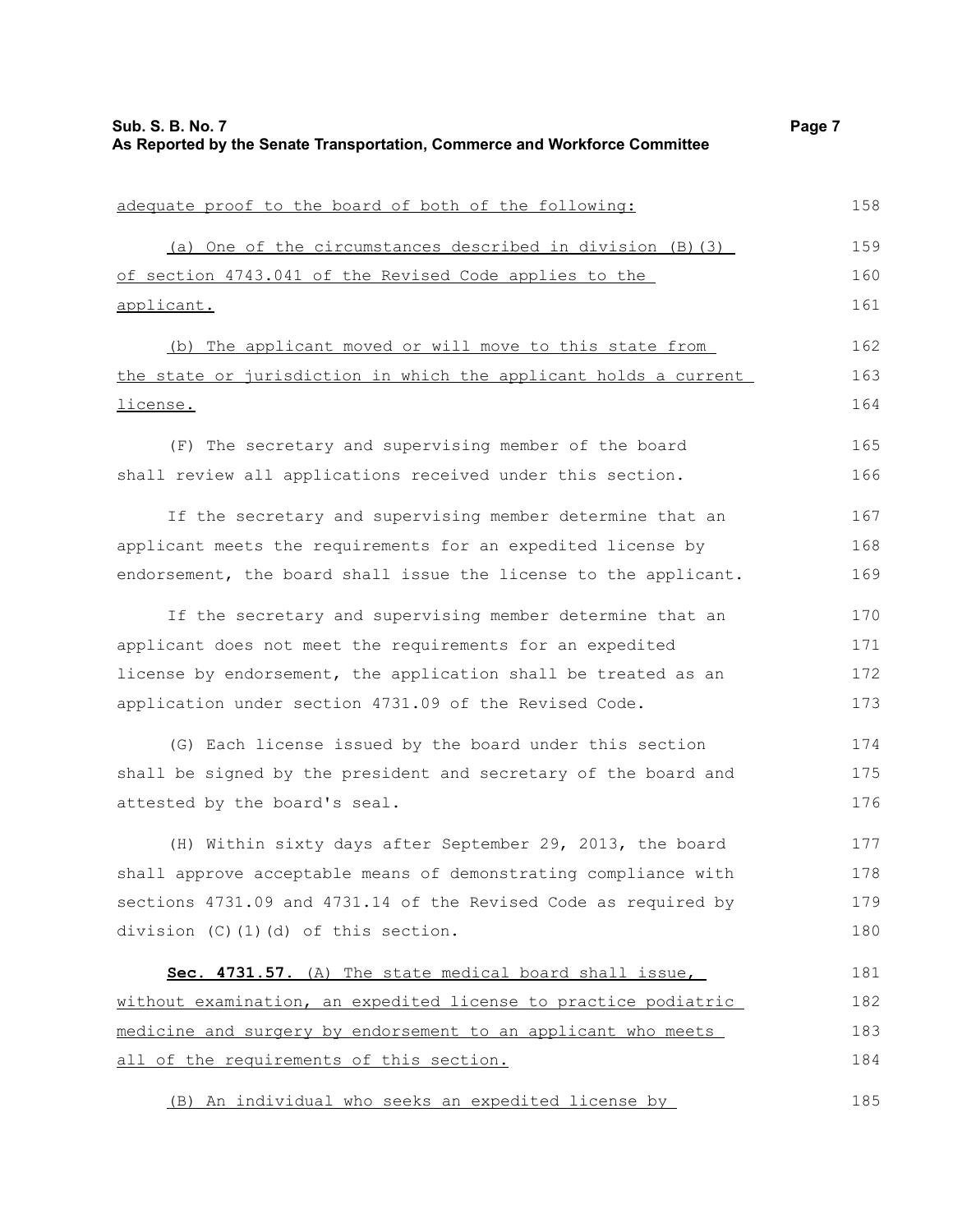| Sub. S. B. No. 7                                                           | Page 8 |
|----------------------------------------------------------------------------|--------|
| As Reported by the Senate Transportation, Commerce and Workforce Committee |        |

| endorsement under this section shall file with the board a       | 186 |
|------------------------------------------------------------------|-----|
| written application on a form prescribed and supplied by the     | 187 |
| board. The applicant shall include in the application all of the | 188 |
| information the board considers necessary to process it.         | 189 |
| (C) To be eligible to receive an expedited license by            | 190 |
| endorsement, an applicant shall provide evidence satisfactory to | 191 |
| the board that the applicant meets all of the following          | 192 |
| requirements:                                                    | 193 |
| (1) The applicant holds a valid license or certificate to        | 194 |
| practice podiatric medicine and surgery issued by any other      | 195 |
| state or jurisdiction.                                           | 196 |
| (2) The license or certificate is current, and the               | 197 |
| applicant is in good standing in the state or jurisdiction of    | 198 |
| licensure or certification.                                      | 199 |
| (3) One of the circumstances described in division (B) (3)       | 200 |
| of section 4743.041 of the Revised Code applies to the           | 201 |
| applicant.                                                       | 202 |
| (4) The applicant moved or will move to this state from          | 203 |
| the state or jurisdiction in which the individual holds a        | 204 |
| current license or certificate.                                  | 205 |
| (5) The individual meets the requirements to receive a           | 206 |
| license as specified in sections 4731.52 and 4731.531 of the     | 207 |
| <u>Revised Code.</u>                                             | 208 |
| (D) The board shall waive all fees associated with the           | 209 |
| application for and issuance of an expedited license by          | 210 |
| endorsement under this section.                                  | 211 |
| (E) The secretary and supervising member of the board            | 212 |
| shall review all applications received under this section. If    | 213 |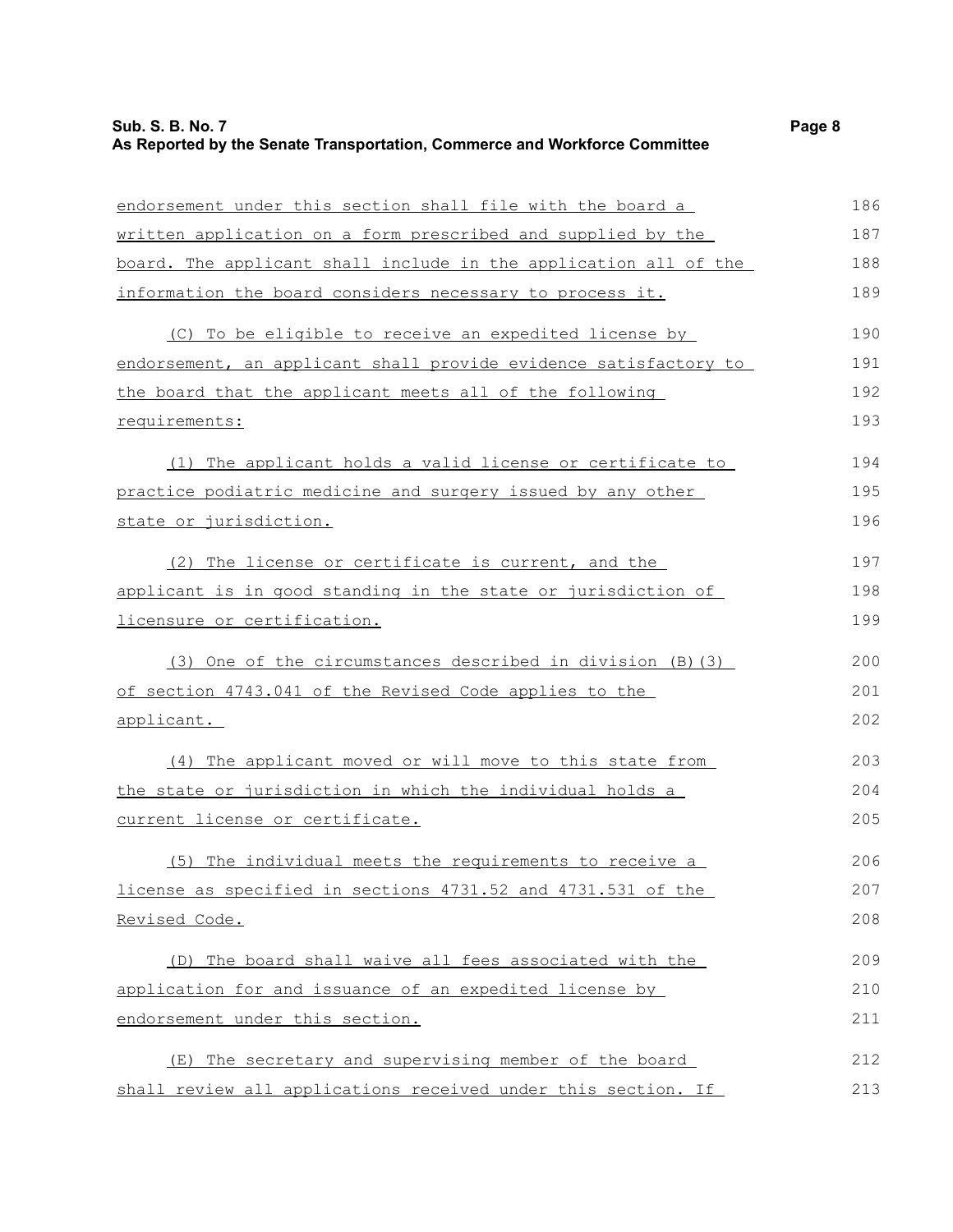| the secretary and supervising member determine that an applicant                                                                                          | 214           |
|-----------------------------------------------------------------------------------------------------------------------------------------------------------|---------------|
| meets the requirements for an expedited license by endorsement,                                                                                           | 215           |
| the board shall issue the license to the applicant.                                                                                                       | 216           |
| Sec. 4734.281. Except in cases where a chiropractor holds                                                                                                 | 217           |
| a certificate issued under section 4762.04 Chapter 4762. of the                                                                                           | 218           |
| Revised Code or is an individual described in division (B) of                                                                                             | 219           |
| section 4762.02 of the Revised Code, a chiropractor licensed                                                                                              | 220           |
| under this chapter shall not engage in the practice of                                                                                                    | 221           |
| acupuncture unless the chiropractor holds a valid certificate to                                                                                          | 222           |
| practice acupuncture issued by the state chiropractic board                                                                                               | 223           |
| under this chapter.                                                                                                                                       | 224           |
| Sec. 4734.285. A chiropractor who holds a certificate to                                                                                                  | 225           |
| practice acupuncture issued under this chapter may represent or                                                                                           | 226           |
|                                                                                                                                                           | 227           |
| advertise the chiropractor to be a "chiropractor certified by<br>international and concernation descend the constant as reaccommunical Highway (1972) and | $\cap$ $\cap$ |
|                                                                                                                                                           |               |

the state chiropractic board to practice acupuncture." Unless the chiropractor holds a license issued under section 4762.04 Chapter 4762. of the Revised Code, the chiropractor shall not represent or advertise the chiropractor as holding any of the titles listed in section 4762.08 of the Revised Code. 228 229 230 231 232

This section does not prohibit a chiropractor from using any of the titles listed in division (C) of section 4734.15 of the Revised Code. 233 234 235

**Sec. 4734.49.** (A) The attorney general, the prosecuting attorney of the county in which a violation of this chapter is committed or is threatened to be committed or in which the offender resides, the state chiropractic board, or any other person having knowledge of a person committing or threatening to commit a violation of this chapter may, in accordance with the provisions of the Revised Code governing injunctions, maintain an action in the name of this state to enjoin the person from 236 237 238 239 240 241 242 243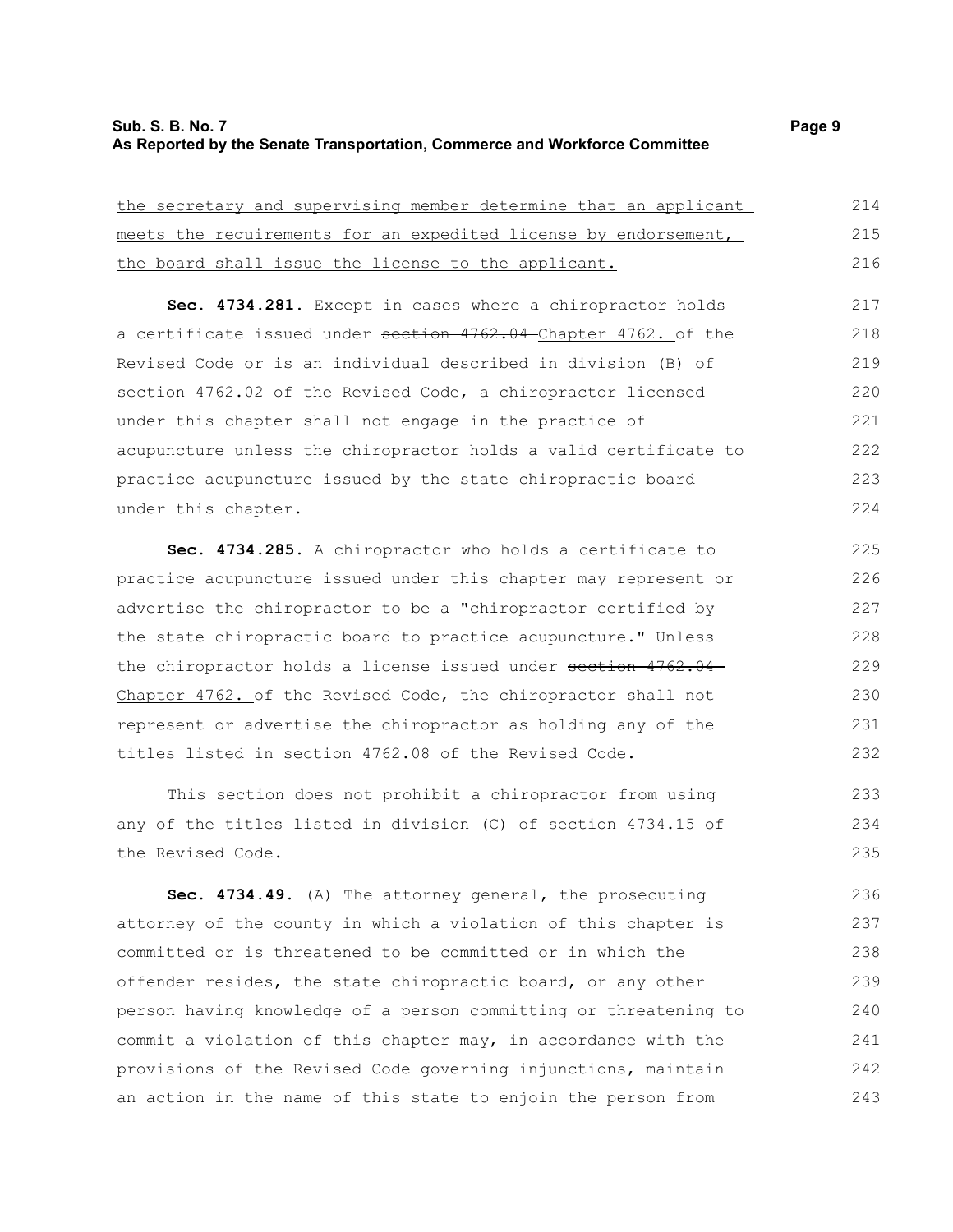#### **Sub. S. B. No. 7 Page 10 As Reported by the Senate Transportation, Commerce and Workforce Committee**

committing the violation by applying for an injunction in any court of competent jurisdiction. Upon the filing of a verified petition in court, the court shall conduct a hearing on the petition and shall give the same preference to this proceeding as is given all proceedings under Chapter 119. of the Revised Code, irrespective of the position of the proceeding on the calendar of the court. If the court grants a final or permanent injunction that is a final appealable order, the court may award to the person or entity that maintained the action an amount not exceeding five thousand dollars to cover reasonable attorney's fees, investigative costs, and other costs related to the investigation or prosecution of the case. Injunction proceedings brought under this section shall be in addition to, and not in lieu of, all penalties and other remedies provided in this chapter. 244 245 246 247 248 249 250 251 252 253 254 255 256 257 258

(B)(1) The practice of chiropractic by any person not at that time holding a valid and current license issued under this chapter is hereby declared to be inimical to the public welfare and to constitute a public nuisance.

(2) Except for the practice of acupuncture by persons described in section 4762.02 of the Revised Code and persons who hold certificates issued under section 4762.04 Chapter 4762. of the Revised Code, the practice of acupuncture by any person not at that time holding a valid and current certificate to practice acupuncture issued under this chapter is hereby declared to be inimical to the public welfare and to constitute a public nuisance.

**Sec. 4743.04.** (A) The renewal of a license or other authorization to practice a trade or profession issued under Title XLVII of the Revised Code is subject to the provisions of 271 272 273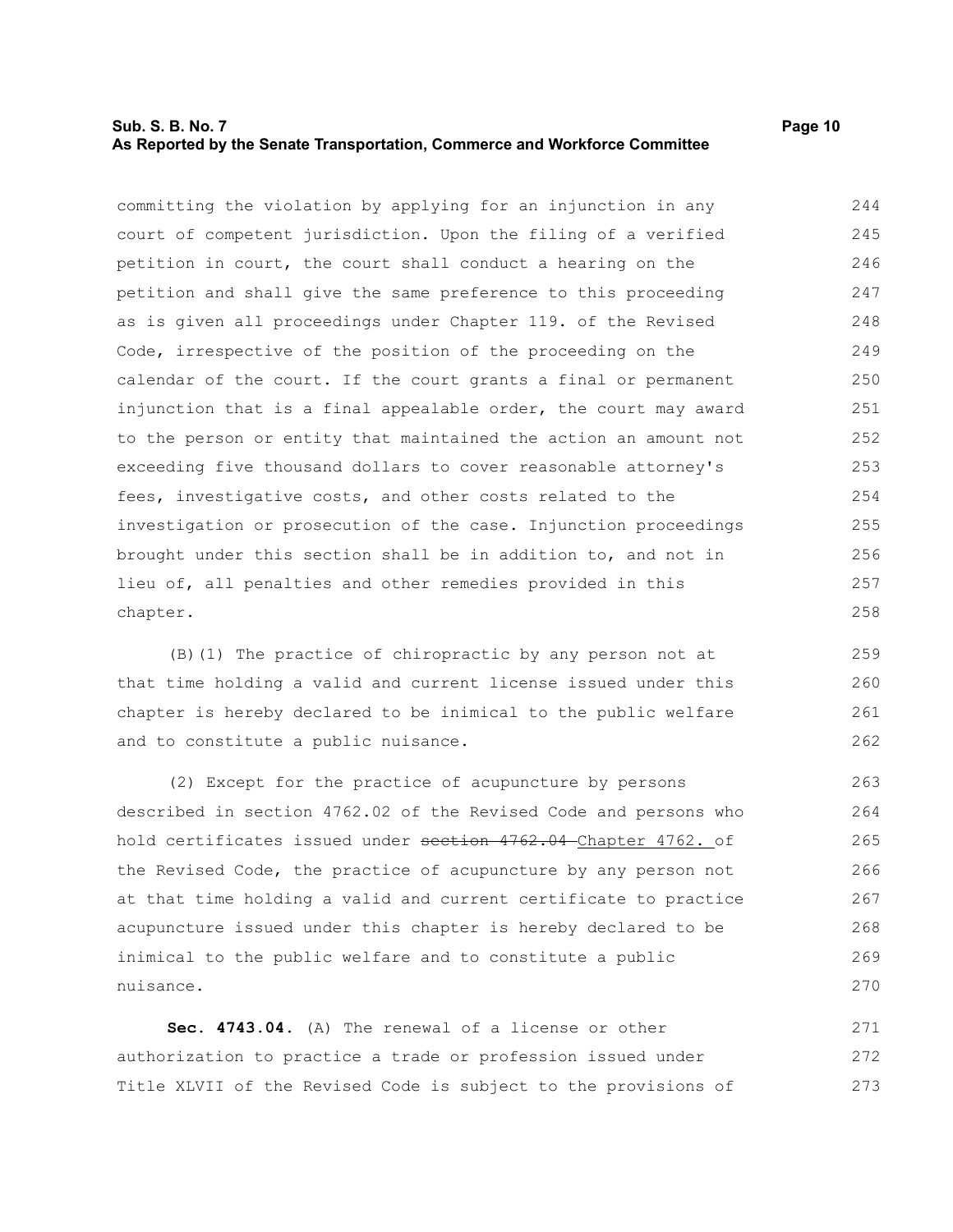section 5903.10 of the Revised Code relating to service in the armed forces. (B) Continuing education requirements applicable to the licensees under Title XLVII of the Revised Code are subject to the provisions of section 5903.12 of the Revised Code relating to active duty military service. (C) A department, agency, or office of this state or of any political subdivision of this state that issues a license or certificate to practice a trade or profession may, pursuant to rules adopted by the department, agency, or office, issue a temporary license or certificate to practice the trade or profession to a person whose spouse is on active military duty in this state. (D) A department, agency, or office of this state that issues a license or certificate to practice a trade or profession shall issue a temporary license or certificate to practice the trade or profession as provided in section 4743.041 of the Revised Code. This division does not apply to the state medical board with respect to a license or certificate issued by the board under Chapter 4730., 4731., 4759., 4760., 4761., 4762., 4774., or 4778. of the Revised Code. (E) The issuance of a license or other authorization to 275 276 277 278 279 280 281 282 283 284 285 286 287 288 289 290 291 292 293 294 295

practice a trade or profession issued under Title XLVII of the Revised Code is subject to the provisions of section 5903.03 of the Revised Code relating to service in the armed forces.

#### **Sec. 4743.041.** (A) As used in this section:

| (1) "Uniformed services" has the same meaning as in 10 | 300 |
|--------------------------------------------------------|-----|
| U.S.C. 101.                                            | 301 |
| (2) An individual or an individual's license or        | 302 |

274

296 297 298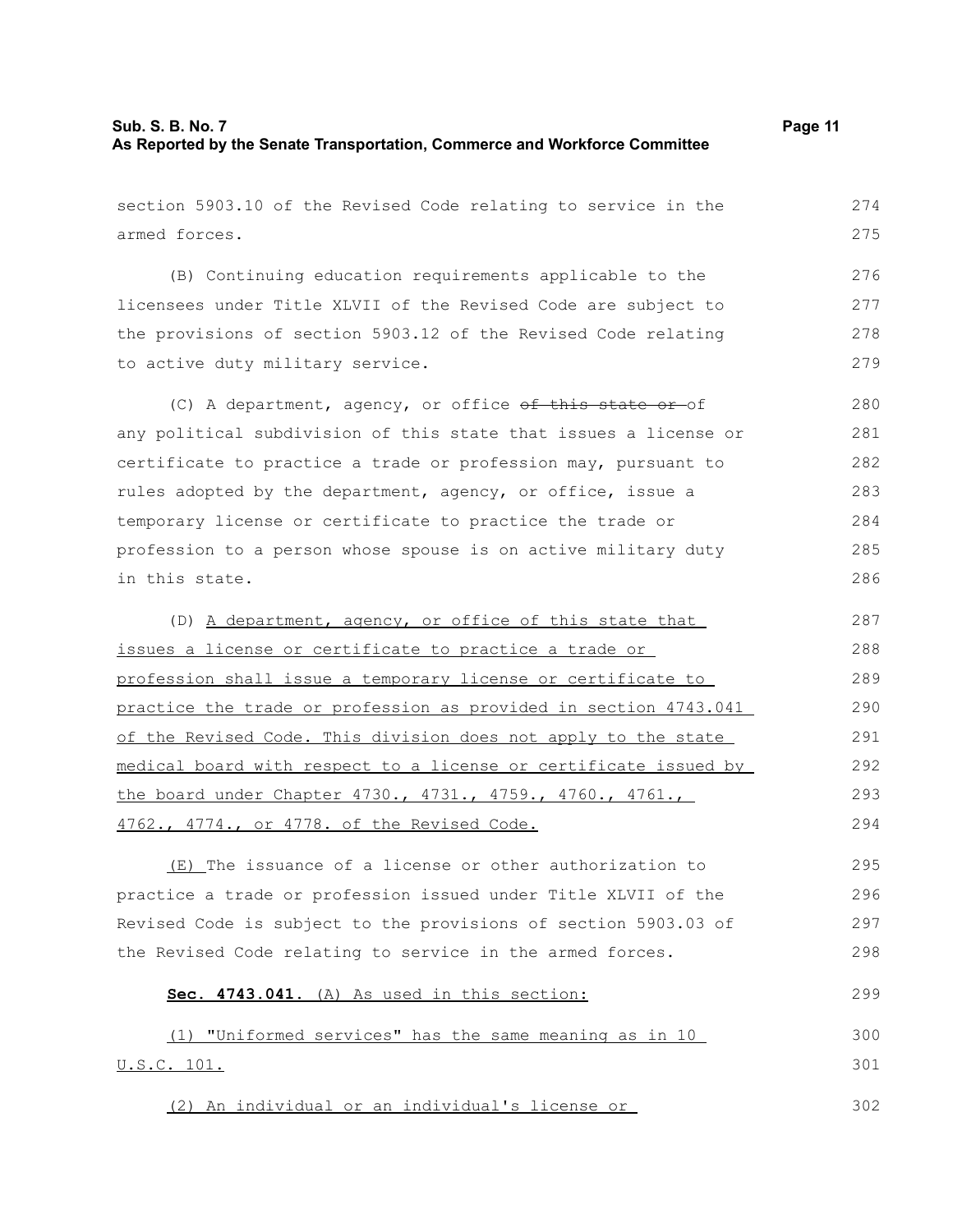**Sub. S. B. No. 7 Page 12 As Reported by the Senate Transportation, Commerce and Workforce Committee**

government.

certificate issued by another state or jurisdiction is in "good standing" if all of the following apply: (a) The individual is in compliance with all applicable federal, state, and local regulations. (b) The individual is not the subject of an investigation or disciplinary action by any agency of federal, state, or local (c) The individual has not been denied a license or 303 304 305 306 307 308 309 310 311

certificate, or had a license or certificate limited, suspended, or revoked by any public agency or licensing agency.

(B) Pursuant to division (D) of section 4743.04 of the Revised Code, a department, agency, or office of this state, excluding the state medical board as described in that division, shall issue a temporary license or certificate to practice a trade or profession to an individual for not more than six years, provided that all of the following qualifications are met: 313 314 315 316 317 318 319

(1) The individual holds a valid license or certificate to practice the trade or profession issued by any other state or jurisdiction.

(2) The license or certificate is current, and the individual is in good standing in the state or jurisdiction of licensure or certification. 323 324 325

(3) The individual presents adequate proof to the department, agency, or office of any of the following circumstances: 326 327 328

 (a) The individual or the individual's spouse is a member of the uniformed services and is on active military duty in this 329 330

312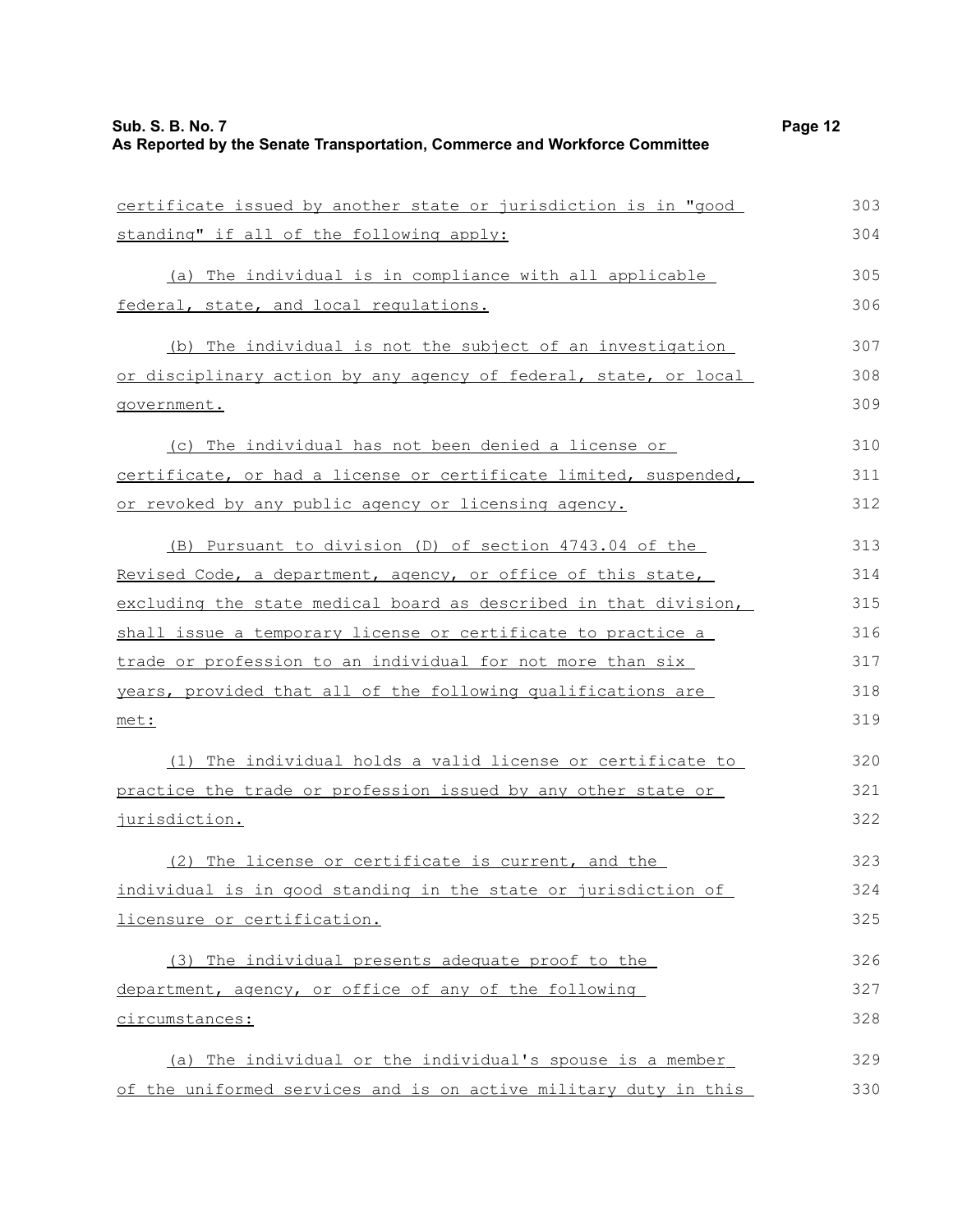| Sub. S. B. No. 7<br>As Reported by the Senate Transportation, Commerce and Workforce Committee | Page 13 |
|------------------------------------------------------------------------------------------------|---------|
| state.                                                                                         | 331     |
| (b) The individual or the individual's spouse is a                                             | 332     |
| military technician dual status under 10 U.S.C. 10216 and was                                  | 333     |
| transferred to duty in this state.                                                             | 334     |
| (c) A circumstance described in division (B)(3)(a) or (b)                                      | 335     |
| of this section will occur within three months after the date of                               | 336     |
| application.                                                                                   | 337     |
| (4) The individual presents adequate proof to the                                              | 338     |
| department, agency, or office that the individual moved or will                                | 339     |
| move to this state from the state or jurisdiction in which the                                 | 340     |
| individual holds a current license or certificate.                                             | 341     |
| (5) The individual complies with sections 4776.01 to                                           | 342     |
| 4776.04 of the Revised Code.                                                                   | 343     |
| (C) A department, agency, or office of this state may, in                                      | 344     |
| accordance with Chapter 119. of the Revised Code, deny an                                      | 345     |
| individual a temporary license or certificate issued under this                                | 346     |
| section or revoke an individual's temporary license or                                         | 347     |
| certificate issued under this section if any of the following                                  | 348     |
| circumstances occur:                                                                           | 349     |
| (1) The individual has a criminal record according to a                                        | 350     |
| criminal records check.                                                                        | 351     |
| (2) The individual is unable to practice the trade or                                          | 352     |
| profession according to acceptable and prevailing standards of                                 | 353     |
| care by reason of mental illness or physical illness, including                                | 354     |
| physical deterioration that adversely affects cognitive, motor,                                | 355     |
| or perceptive skills.                                                                          | 356     |
| (3) The individual is unable to practice the trade or                                          | 357     |
| profession according to acceptable and prevailing standards of                                 | 358     |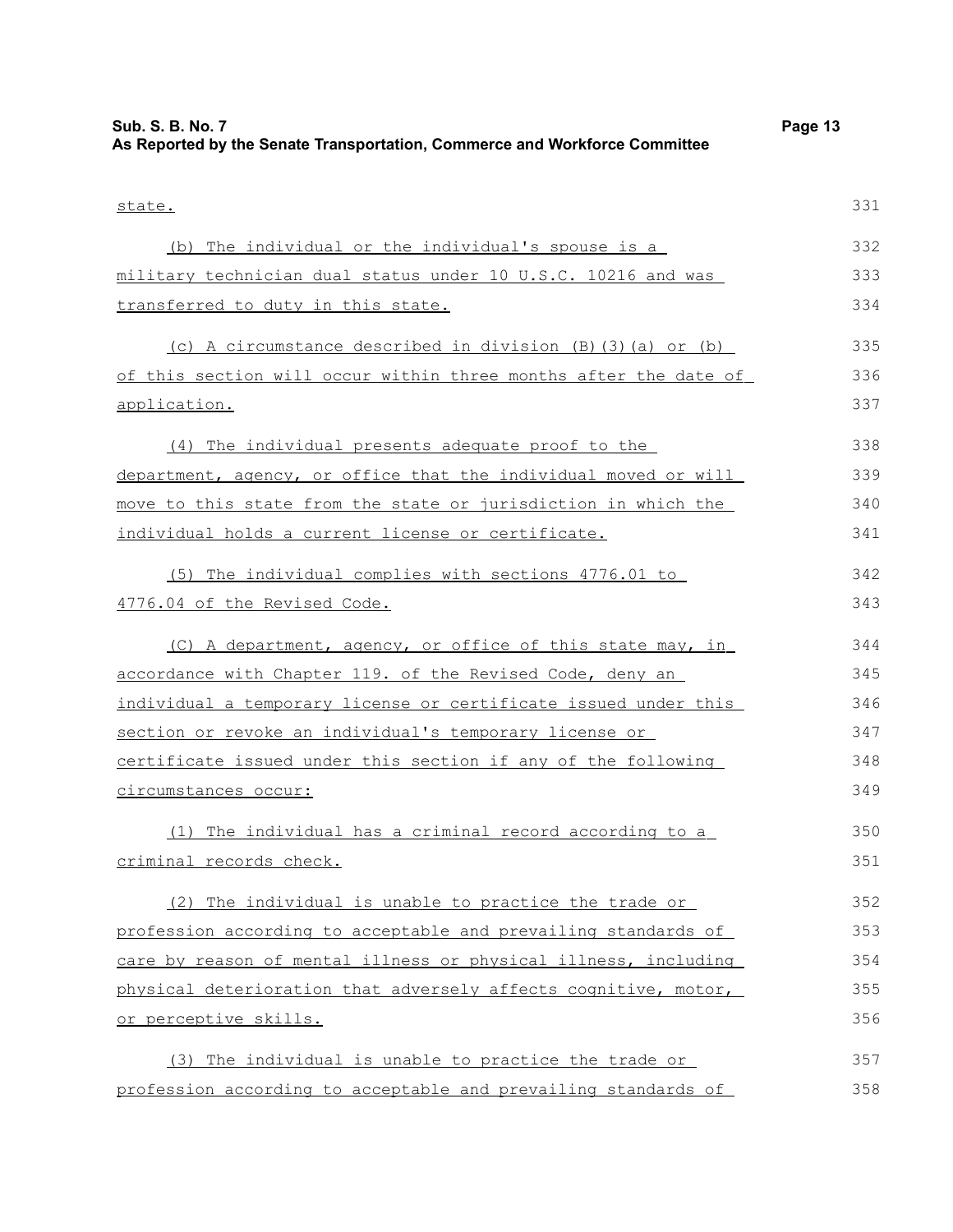| care because of the habitual or excessive use or abuse of          | 359 |
|--------------------------------------------------------------------|-----|
| alcohol or other substances that impair the ability to practice.   | 360 |
| (4) An adverse action has been taken against the                   | 361 |
| individual by a health care institution.                           | 362 |
|                                                                    |     |
| (5) The individual's license or certificate issued by              | 363 |
| another state or jurisdiction expires, is revoked, or is not in    | 364 |
| good standing or the individual, with respect to that license or   | 365 |
| certificate, is placed on disciplinary probation.                  | 366 |
| (6) With respect to an individual who was eligible for a           | 367 |
| temporary license or certificate under this section as the         | 368 |
| spouse of a member of the uniformed services or of a military      | 369 |
| technician dual status, six months have elapsed since the          | 370 |
| divorce, dissolution, or annulment of the marriage.                | 371 |
| (7) The individual is dishonorably discharged from the             | 372 |
| military.                                                          | 373 |
| (8) The individual is required to register under Chapter           | 374 |
| <u>2950. of the Revised Code or a substantially similar law of</u> | 375 |
| another state, the United States, or another country.              | 376 |
| (9) The individual is required to register under section           | 377 |
| 2909.15 of the Revised Code or a substantially similar law of      | 378 |
| another state, the United States, or another country.              | 379 |
| (10) The individual has been convicted of, pleaded quilty          | 380 |
| to, or had a judicial finding of quilt for any criminal            | 381 |
| violation set forth in the Revised Code mandating that the         | 382 |
| individual is ineligible for licensure or certification in the     | 383 |
| trade or profession.                                               | 384 |
|                                                                    | 385 |
| certificate under this section fails to obtain a full license or   | 386 |
| (11) An individual issued a temporary license or                   |     |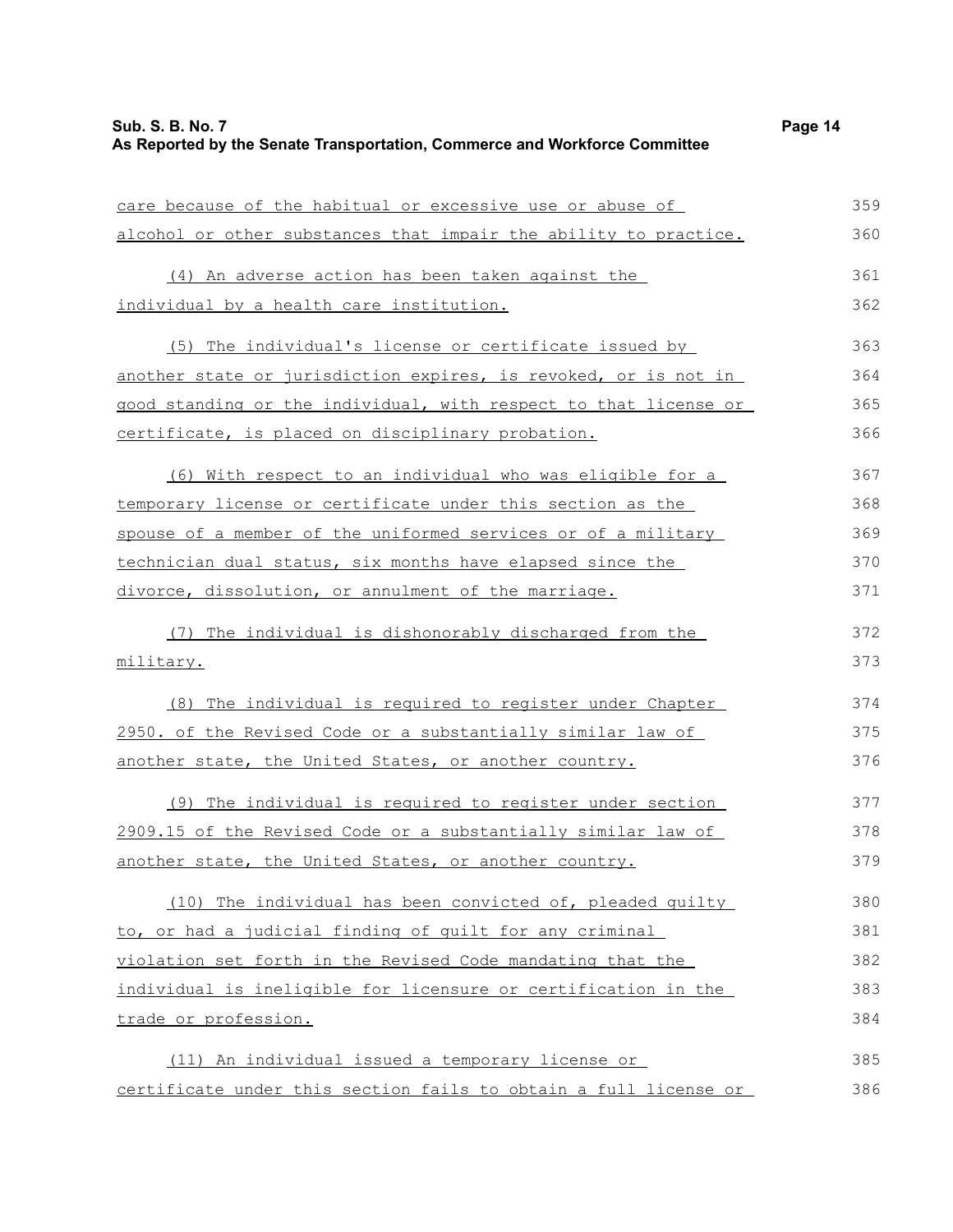| certificate within six years after the temporary license or      | 387 |
|------------------------------------------------------------------|-----|
| <u>certificate was issued.</u>                                   | 388 |
| (D) A department, agency, or office of this state shall          | 389 |
| waive all fees associated with the issuance of a temporary       | 390 |
| license or certificate under this section.                       | 391 |
| (E) An individual with a temporary license or certificate        | 392 |
| issued under this section may practice the trade or profession   | 393 |
| in this state only within the scope and practice that is         | 394 |
| permitted under Ohio law and that does not exceed the            | 395 |
| individual's training.                                           | 396 |
| (F) Each department, agency, or office subject to this           | 397 |
| section that issues a license or certificate to practice a trade | 398 |
| or profession shall adopt rules under Chapter 119. of the        | 399 |
| Revised Code as necessary to implement this section.             | 400 |
| (G) The director of administrative services shall, on the        | 401 |
| conclusion of the state fiscal year, prepare a report on the     | 402 |
| number and type of temporary licenses or certificates that were  | 403 |
| issued during the fiscal year under section 4743.041 of the      | 404 |
| Revised Code. The director of administrative services shall      | 405 |
| provide the report to the director of veterans services not      | 406 |
| later than thirty days after the end of the fiscal year. The     | 407 |

director of veterans services shall compile the reports and make them available to the public. 408 409

**Sec. 4759.02.** (A) Except as otherwise provided in this section or in section 4759.10 of the Revised Code, no person shall practice, offer to practice, or hold self forth to practice dietetics unless the person has been licensed under section 4759.06 of the Revised Code this chapter. 410 411 412 413 414

(B) Except for a person licensed under-section 4759.06 of 415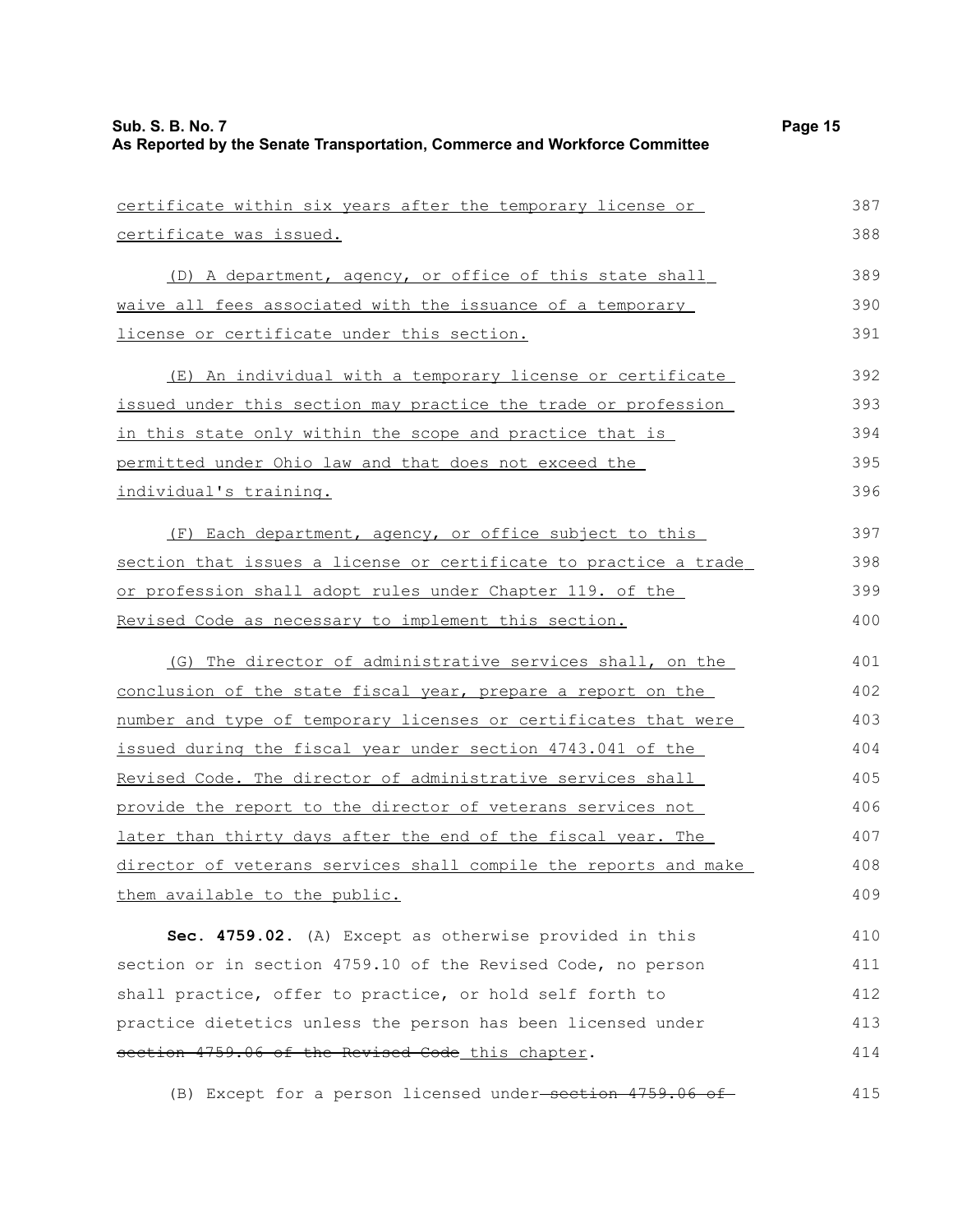the Revised Code this chapter, or as otherwise provided in this section or in section 4759.10 of the Revised Code: (1) No person shall use the title "dietitian"; (2) No person except for a person licensed under Title XLVII of the Revised Code, when acting within the scope of their practice, shall use any other title, designation, words, letters, abbreviation, or insignia or combination of any title, designation, words, letters, abbreviation, or insignia tending to indicate that the person is practicing dietetics. 416 417 418 419 420 421 422 423 424

(C) Notwithstanding division (B) of this section, a person who is a dietitian registered by the commission on dietetic registration and who does not violate division (A) of this section may use the designation "registered dietitian" and the abbreviation "R.D." 425 426 427 428 429

(D) Division (A) of this section does not apply to:

(1) A student enrolled in an academic program that is in compliance with division (A)(4) of section 4759.06 of the Revised Code who is engaging in the practice of dietetics under the supervision of a dietitian licensed under section 4759.06 of the Revised Code-this chapter or a dietitian registered by the commission on dietetic registration, as part of the academic program; 431 432 433 434 435 436 437

(2) A person participating in the pre-professional experience required by division (A)(5) of section 4759.06 of the Revised Code; 438 439 440

(3) A person holding a limited permit under division (E) of section 4759.06 of the Revised Code. 441 442

(E) The attorney general, the prosecuting attorney of any 443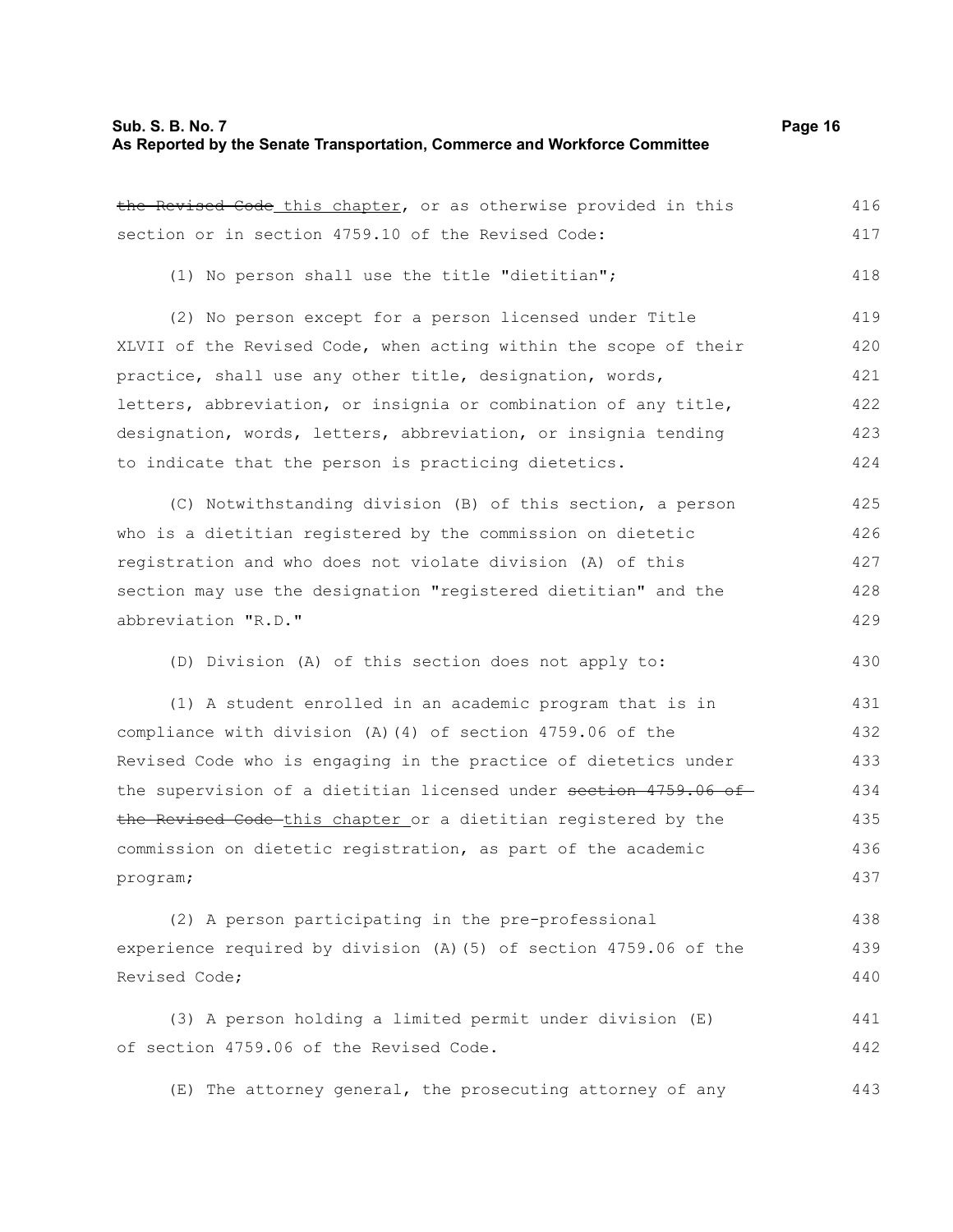#### **Sub. S. B. No. 7 Page 17 As Reported by the Senate Transportation, Commerce and Workforce Committee**

county in which the offense was committed or the offender resides, the state medical board, or any other person having knowledge of a person who either directly or by complicity is in violation of this section, may, in accordance with provisions of the Revised Code governing injunctions, maintain an action in the name of the state to enjoin any person from engaging either directly or by complicity in the unlawful activity by applying for an injunction in the Franklin county court of common pleas or any other court of competent jurisdiction. 444 445 446 447 448 449 450 451 452

Prior to application for such injunction, the secretary of the state medical board shall notify the person allegedly engaged either directly or by complicity in the unlawful activity by registered mail that the secretary has received information indicating that the person is so engaged. The person shall answer the secretary within thirty days showing that the person is either properly licensed for the stated activity or that the person is not in violation of this chapter. If the answer is not forthcoming within thirty days after notice by the secretary, the secretary shall request that the attorney general, the prosecuting attorney of the county in which the offense was committed or the offender resides, or the state medical board proceed as authorized in this section. 453 454 455 456 457 458 459 460 461 462 463 464 465

Upon the filing of a verified petition in court, the court shall conduct a hearing on the petition and shall give the same preference to this proceeding as is given all proceedings under Chapter 119. of the Revised Code, irrespective of the position of the proceeding on the calendar of the court. Injunction proceedings shall be in addition to, and not in lieu of, all penalties and other remedies provided under this chapter. 466 467 468 469 470 471 472

**Sec. 4759.063.** (A) The state medical board shall issue,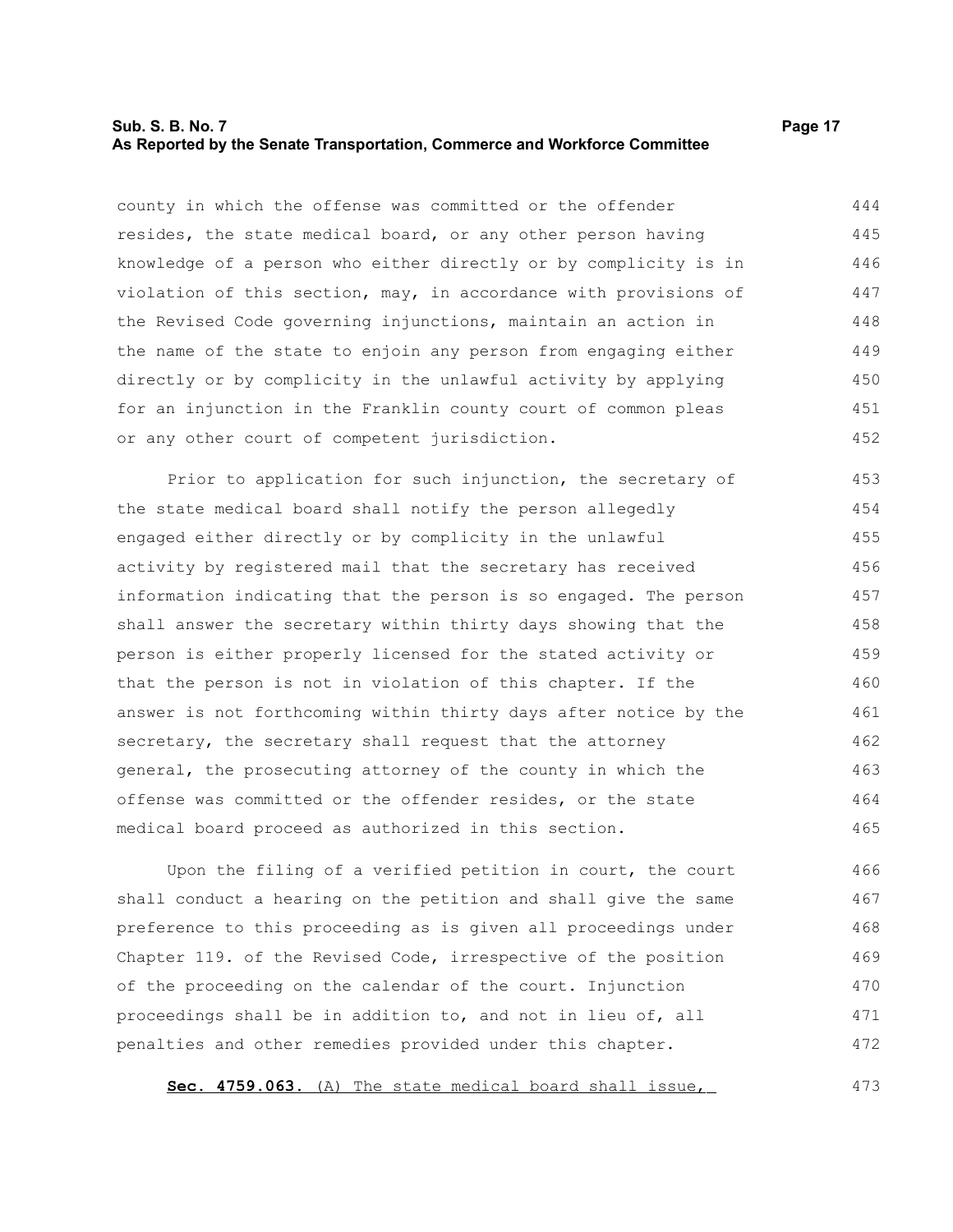| without examination, an expedited license to practice dietetics  | 474 |
|------------------------------------------------------------------|-----|
| by endorsement to an applicant who meets all of the requirements | 475 |
| of this section.                                                 | 476 |
| (B) An individual who seeks an expedited license by              | 477 |
| endorsement under this section shall file with the board a       | 478 |
| written application on a form prescribed and supplied by the     | 479 |
| board. The applicant shall include in the application all of the | 480 |
| information the board considers necessary to process it.         | 481 |
| (C) To be eligible to receive an expedited license by            | 482 |
| endorsement, an applicant shall provide evidence satisfactory to | 483 |
| the board that the applicant meets all of the following          | 484 |
| requirements:                                                    | 485 |
| (1) The applicant holds a valid license or certificate to        | 486 |
| practice dietetics issued by any other state or jurisdiction.    | 487 |
| (2) The license or certificate is current, and the               | 488 |
| applicant is in good standing in the state or jurisdiction of    | 489 |
| licensure or certification.                                      | 490 |
|                                                                  |     |

(3) One of the circumstances described in division (B)(3) of section 4743.041 of the Revised Code applies to the applicant. 491 492 493

(4) The applicant moved or will move to this state from the state or jurisdiction in which the individual holds a current license or certificate. 494 495 496

(5) The individual meets the requirements to receive a license as specified in sections 4759.06 and 4759.061 of the Revised Code. 497 498 499

(D) The board shall waive all fees associated with the application for and issuance of an expedited license by 500 501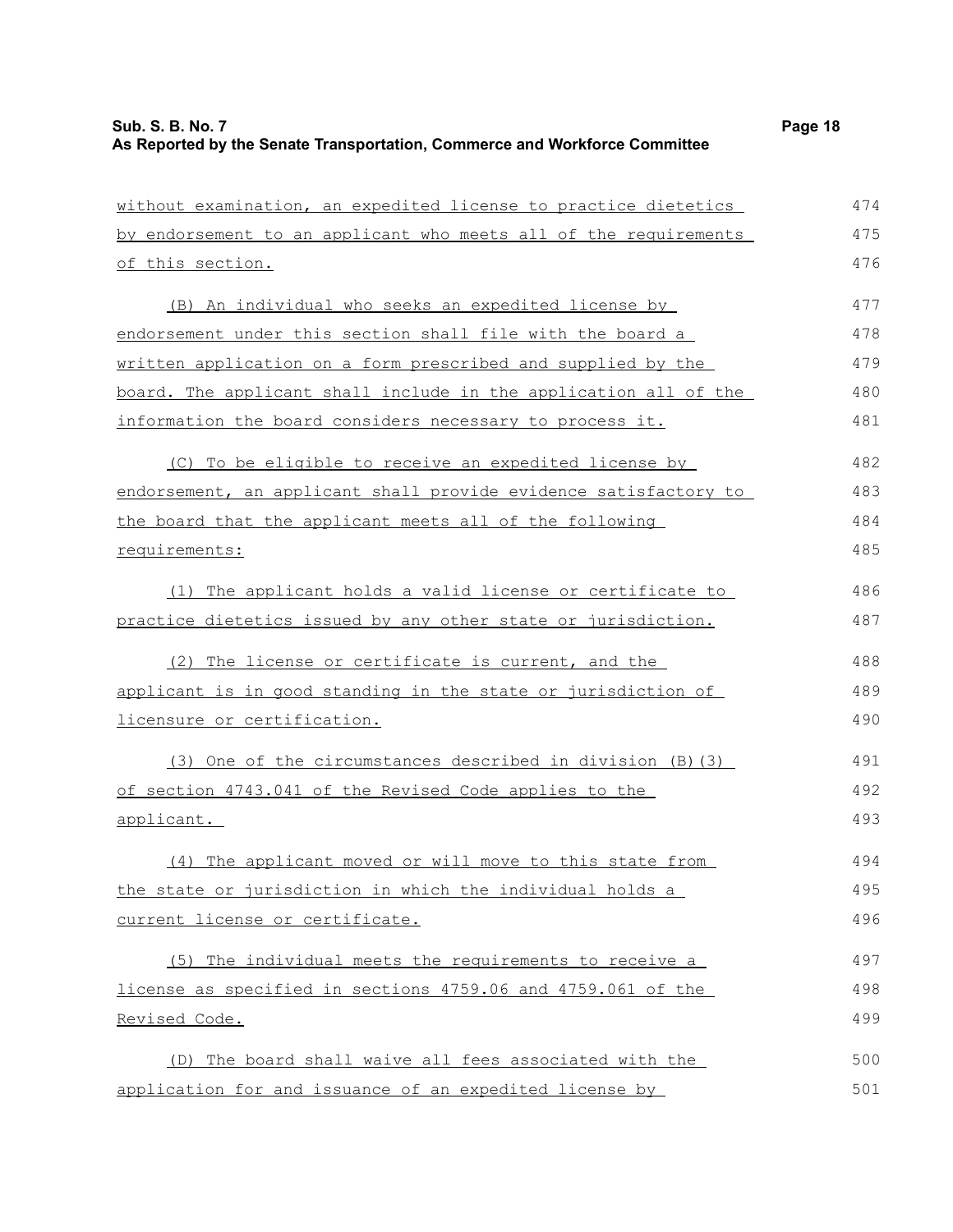endorsement under this section.

(E) The secretary and supervising member of the board shall review all applications received under this section. If the secretary and supervising member determine that an applicant meets the requirements for an expedited license by endorsement, the board shall issue the license to the applicant. 503 504 506 507

**Sec. 4759.10.** Sections 4759.01 to 4759.08 of the Revised Code do not apply to any of the following:

(A) A person licensed under Title XLVII of the Revised Code who is acting within the scope of the person's profession, provided that the person complies with division (B) of section 4759.02 of the Revised Code;

(B) A person who is a graduate of an associate degree program approved by the academy of nutrition and dietetics or the state medical board who is working as a dietetic technician under the supervision of a dietitian licensed under section-4759.06 of the Revised Code this chapter or registered by the commission on dietetic registration, except that the person is subject to division (B) of section 4759.02 of the Revised Code if the person uses a title other than "dietetic technician"; 514 515 516 517 518 519 520 521

(C) A person who practices dietetics related to employment in the armed forces, veteran's administration, or the public health service of the United States; 522 523 524

(D) Persons employed by a nonprofit agency approved by the board or by a federal, state, municipal or county government, or by any other political subdivision, elementary or secondary school, or an institution of higher education approved by the state medical board or by a regional agency recognized by the council on postsecondary accreditation, who performs only 525 526 527 528 529 530

505

508 509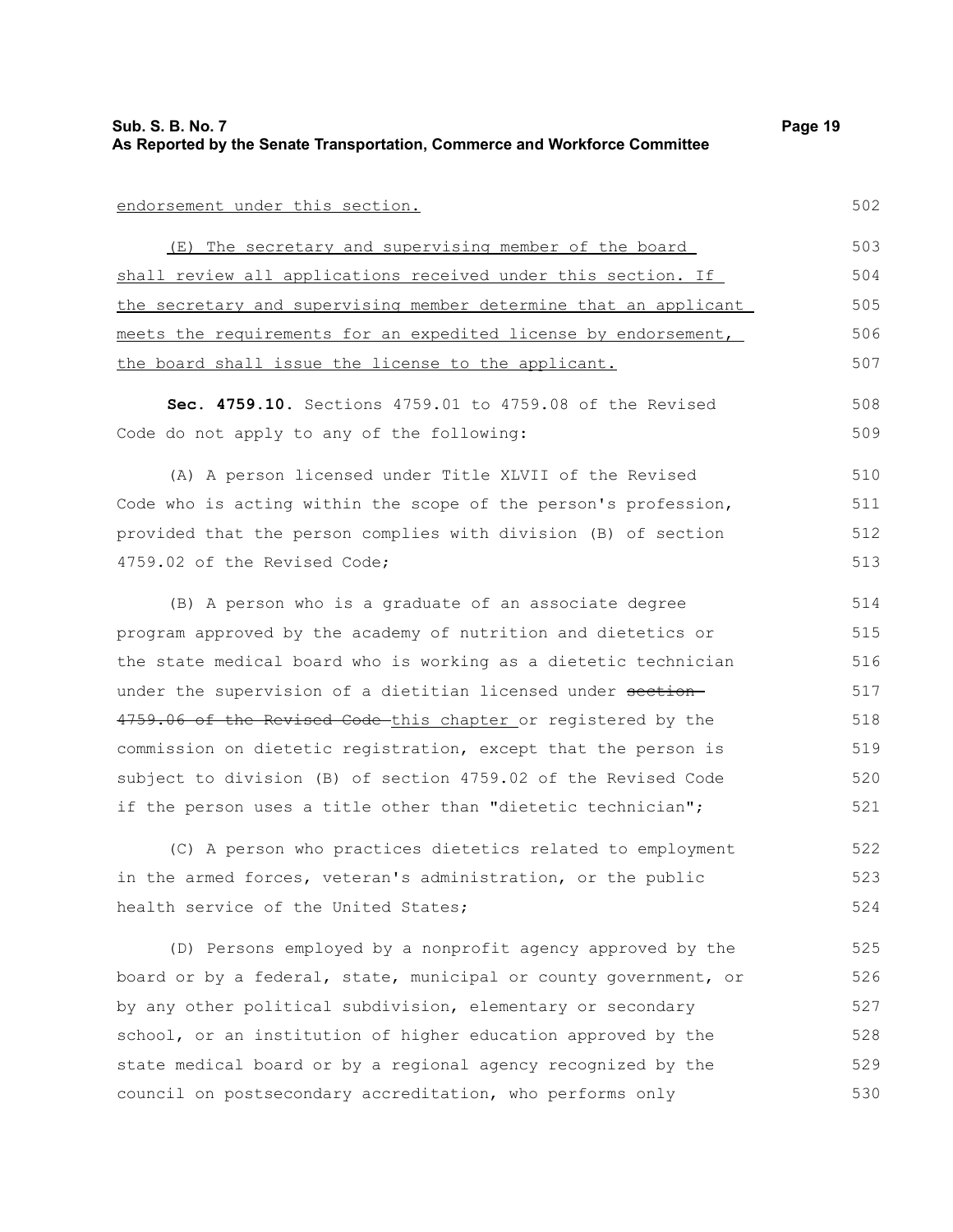nutritional education activities and such other nutritional activities as the board, by rule, permits, provided the person does not violate division (B) of section 4759.02 of the Revised Code; 531 532 533 534

(E) A person who has completed a program meeting the academic standards set for dietitians by the academy of nutrition and dietetics, received a baccalaureate or higher degree from a school, college, or university approved by a regional accreditation agency recognized by the council on postsecondary accreditation, works under the supervision of a licensed dietitian or registered dietitian, and does not violate division (B) of section 4759.02 of the Revised Code; 535 536 537 538 539 540 541 542

(F) A person when acting, under the direction and supervision of a person licensed under Title XLVII of the Revised Code, in the execution of a plan of treatment authorized by the licensed person, provided the person complies with division (B) of section 4759.02 of the Revised Code; 543 544 545 546 547

(G) The free dissemination of literature in the state; 548

(H) Provided that the persons involved in the sale, promotion, or explanation of the sale of food, food materials, or dietary supplements do not violate division (B) of section 4759.02 of the Revised Code, the sale of food, food materials, or dietary supplements and the marketing and distribution of food, food materials, or dietary supplements and the promotion or explanation of the use of food, food materials, or dietary supplements provided that the promotion or explanation does not violate Chapter 1345. of the Revised Code; 549 550 551 552 553 554 555 556 557

(I) A person who offers dietary supplements for sale and who makes the following statements about the product if the 558 559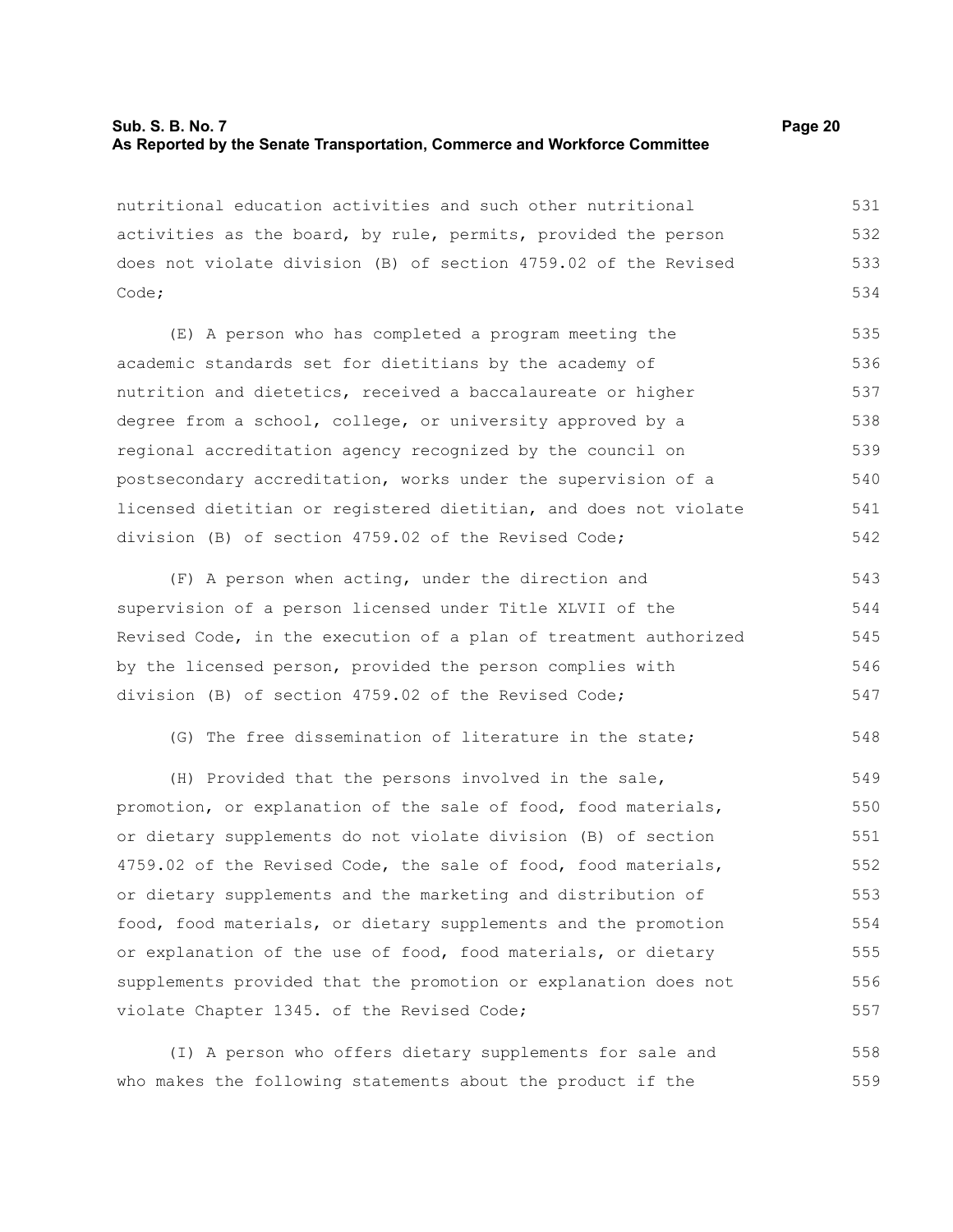statements are consistent with the dietary supplement's label or labeling:

(1) Claim a benefit related to a classical nutrient deficiency disease and disclose the prevalence of the disease in the United States; 562 563 564

(2) Describe the role of a nutrient or dietary ingredient intended to affect the structure or function of the human body; 565 566

(3) Characterize the documented mechanism by which a nutrient or dietary ingredient acts to maintain the structure or function of the human body; 567 568 569

(4) Describe general well-being from the consumption of a nutrient or dietary ingredient. 570 571

(J) Provided that the persons involved in presenting a general program of instruction for weight control do not violate division (B) of section 4759.02 of the Revised Code, a general program of instruction for weight control approved in writing by a licensed dietitian, a physician licensed under Chapter 4731. of the Revised Code to practice medicine or surgery or osteopathic medicine or surgery, a person licensed in another state that the board considers to have substantially equivalent licensure requirements as this state, or a registered dietitian; 572 573 574 575 576 577 578 579 580

(K) The continued practice of dietetics at a hospital by a person employed at that same hospital to practice dietetics for the twenty years immediately prior to July 1, 1987, so long as the person works under the supervision of a dietitian licensed under section 4759.06 of the Revised Code this chapter and does not violate division (B) of section 4759.02 of the Revised Code. This division does not apply to any person who has held a license issued under this chapter to practice dietetics. As used 581 582 583 584 585 586 587 588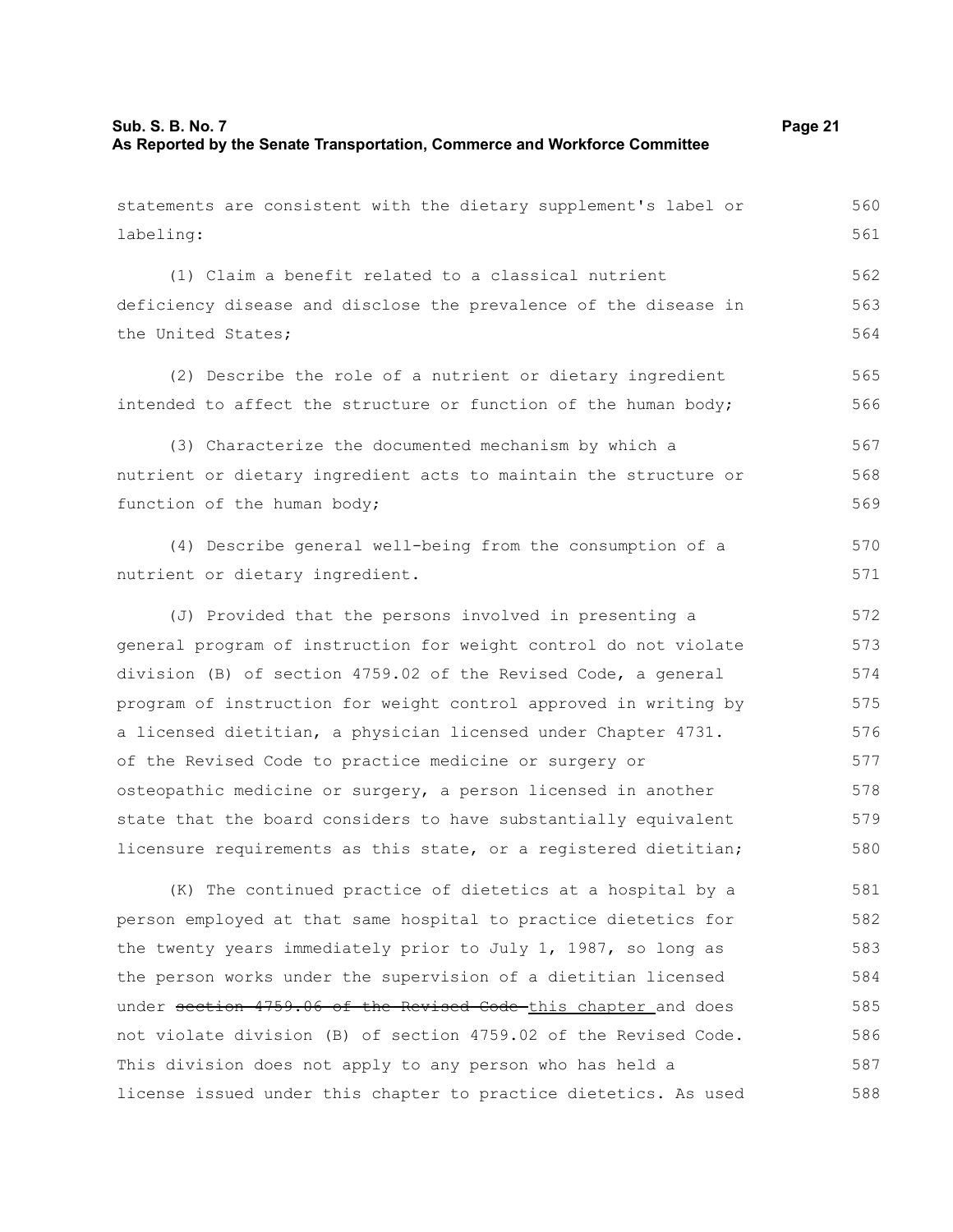### **Sub. S. B. No. 7 Page 22 As Reported by the Senate Transportation, Commerce and Workforce Committee**

| in this division, "hospital" has the same meaning as in section       | 589 |
|-----------------------------------------------------------------------|-----|
| 3727.01 of the Revised Code.                                          | 590 |
| Sec. 4760.041. (A) The state medical board shall issue an             | 591 |
| expedited certificate to practice as an anesthesiologist              | 592 |
| assistant by endorsement to an applicant who meets all of the         | 593 |
| requirements of this section.                                         | 594 |
| (B) An individual who seeks an expedited certificate by               | 595 |
| <u>endorsement under this section shall file with the board a </u>    | 596 |
| written application on a form prescribed and supplied by the          | 597 |
| board. The applicant shall include in the application all of the      | 598 |
| information the board considers necessary to process it.              | 599 |
| (C) To be eligible to receive an expedited certificate by             | 600 |
| endorsement, an applicant shall provide evidence satisfactory to      | 601 |
| the board that the applicant meets all of the following               | 602 |
| <u>requirements:</u>                                                  | 603 |
| (1) The applicant holds a valid license or certificate to             | 604 |
| <u>practice as an anesthesiologist assistant issued by any other </u> | 605 |
| <u>state or jurisdiction.</u>                                         | 606 |
| (2) The license or certificate is current, and the                    | 607 |
| applicant is in good standing in the state or jurisdiction of         | 608 |
| licensure or certification.                                           | 609 |
| (3) One of the circumstances described in division (B)(3)             | 610 |
| of section 4743.041 of the Revised Code applies to the                | 611 |
| applicant.                                                            | 612 |
| (4) The applicant moved or will move to this state from               | 613 |
| the state or jurisdiction in which the individual holds a             | 614 |
| <u>current license or certificate.</u>                                | 615 |
|                                                                       |     |

(5) The individual meets the requirements to receive a 616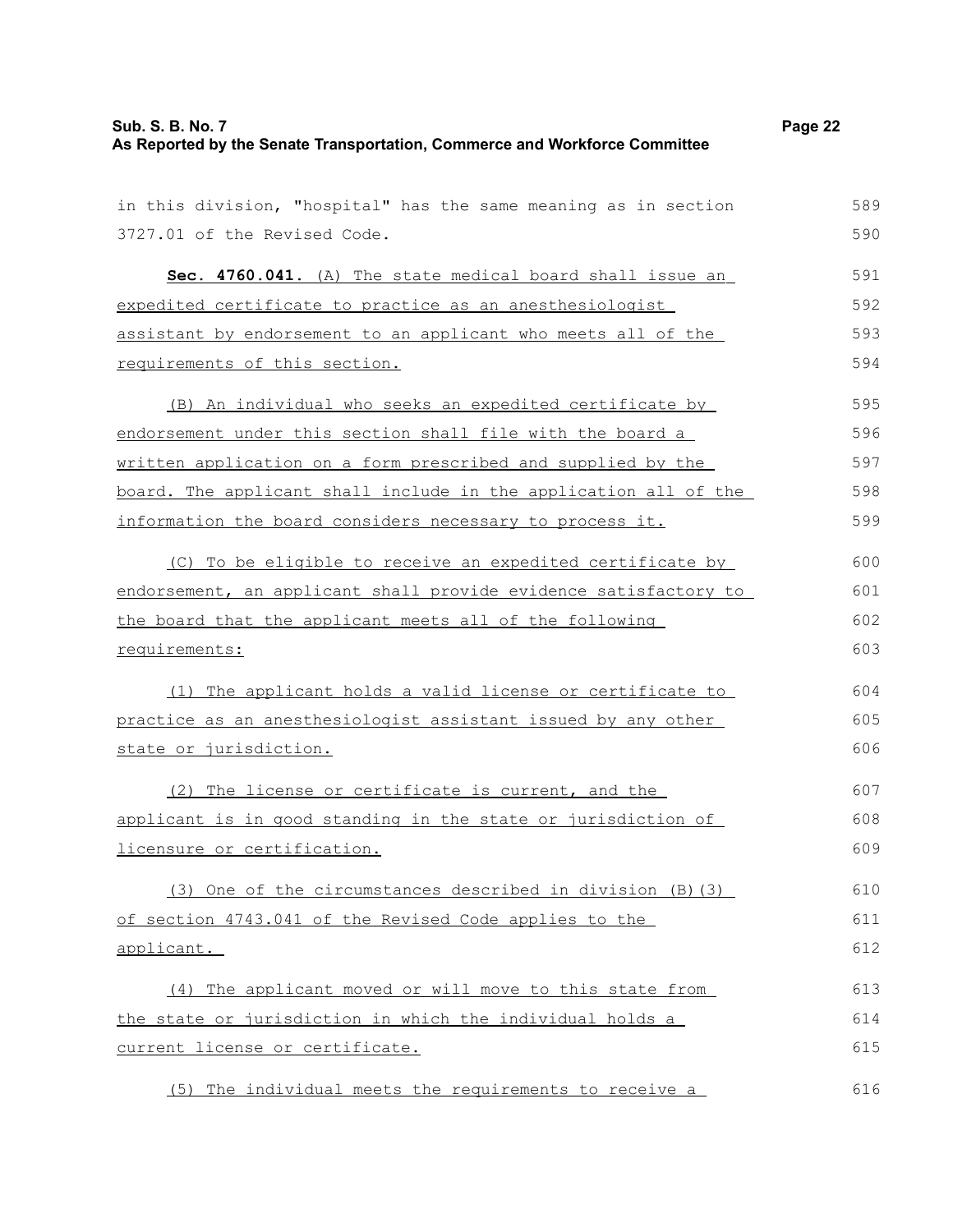| certificate as specified in sections 4760.03, 4760.031, and      | 617 |
|------------------------------------------------------------------|-----|
| 4760.032 of the Revised Code.                                    | 618 |
| (D) The board shall waive all fees associated with the           | 619 |
| application for and issuance of an expedited certificate by      | 620 |
| endorsement under this section.                                  | 621 |
| (E) The secretary and supervising member of the board            | 622 |
| shall review all applications received under this section. If    | 623 |
| the secretary and supervising member determine that an applicant | 624 |
| meets the requirements for an expedited certificate by           | 625 |
| endorsement, the board shall issue the certificate to the        | 626 |
| applicant.                                                       | 627 |
| Sec. 4761.03. (A) The state medical board shall requlate         | 628 |
| the practice of respiratory care in this state and the persons   | 629 |
| to whom the board issues licenses and limited permits under this | 630 |

chapter. Rules adopted under this chapter that deal with the provision of respiratory care in a hospital, other than rules regulating the issuance of licenses or limited permits, shall be consistent with the conditions for participation under medicare, Title XVIII of the "Social Security Act," 79 Stat. 286 (1965), 42 U.S.C.A. 1395, as amended, and with the respiratory care accreditation standards of the joint commission or the American osteopathic association. 631 632 633 634 635 636 637 638

(B) The board shall adopt, and may rescind or amend, rules in accordance with Chapter 119. of the Revised Code to carry out the purposes of this chapter, including rules prescribing the following: 639 640 641 642

(1) The form and manner for filing applications under sections  $4761.05$ ,  $4761.052$ , and  $4761.06$  of the Revised Code; 643 644

(2) Standards for the approval of examinations and 645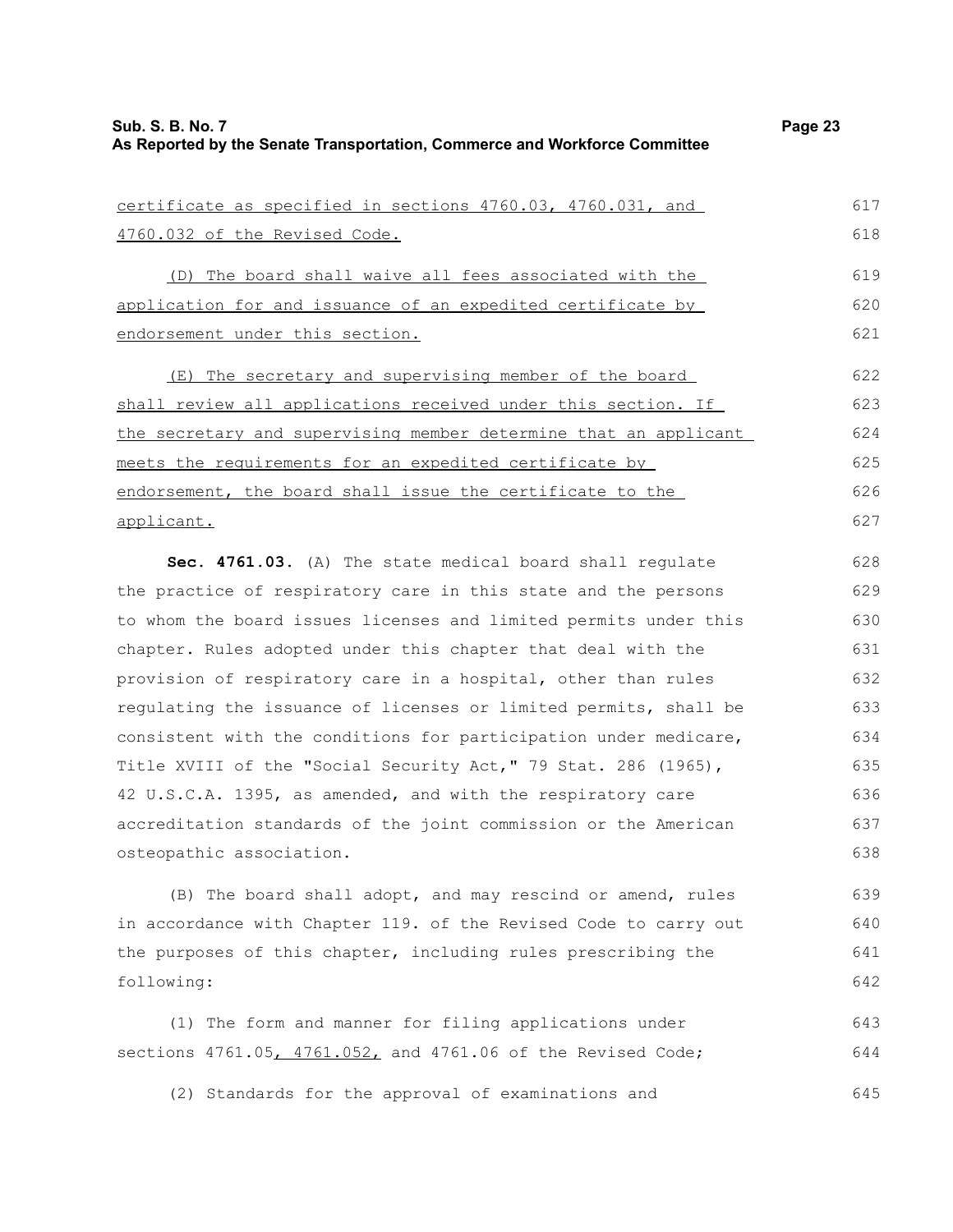#### **Sub. S. B. No. 7 Page 24 As Reported by the Senate Transportation, Commerce and Workforce Committee**

reexaminations administered by national organizations for licensure, license renewal, and license reinstatement; (3) Standards for the approval of educational programs required to qualify for licensure and approval of continuing education programs required for license renewal; (4) Continuing education courses and the number of hour requirements necessary for license renewal under section 4761.06 of the Revised Code, including rules providing for pro rata reductions by month of the number of hours of continuing education that must be completed for license holders who are in their first renewal period, have been disabled by illness or accident, or have been absent from the country; (5) Procedures for the issuance and renewal of licenses and limited permits, including the duties that may be fulfilled by the board's executive director and other board employees; (6) Procedures for the limitation, suspension, and revocation of licenses and limited permits, the refusal to issue, renew, or reinstate licenses and limited permits, and the 646 647 648 649 650 651 652 653 654 655 656 657 658 659 660 661 662 663

imposition of a reprimand or probation under section 4761.09 of the Revised Code; (7) Standards of ethical conduct for the practice of 664 665 666

respiratory care;

(8) The respiratory care tasks that may be performed by an individual practicing as a polysomnographic technologist pursuant to division (B)(3) of section 4761.10 of the Revised Code; 668 669 670 671

(9) Requirements for criminal records checks of applicants under section 4776.03 of the Revised Code. 672 673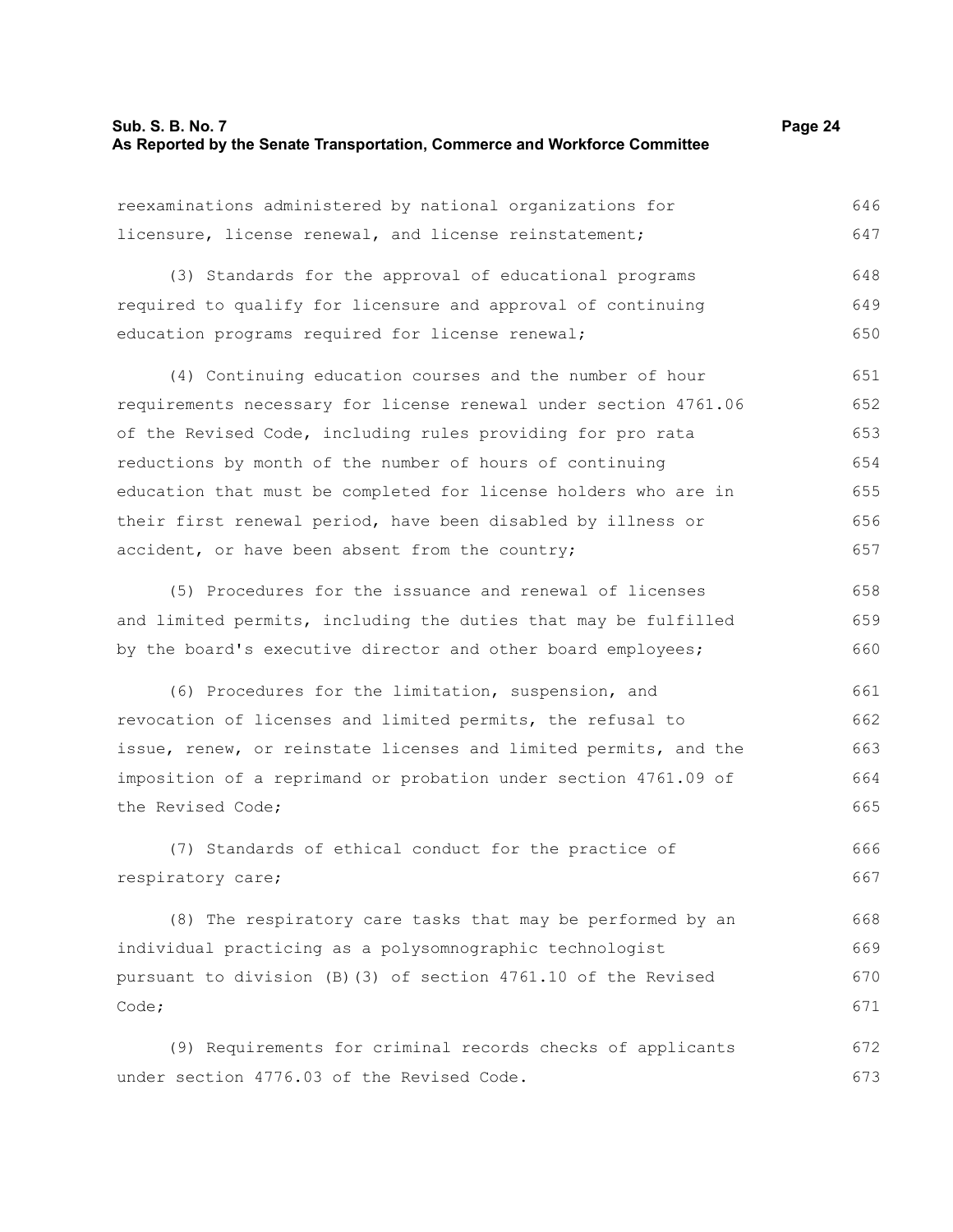#### **Sub. S. B. No. 7 Page 25 As Reported by the Senate Transportation, Commerce and Workforce Committee**

(C) The board shall determine the sufficiency of an applicant's qualifications for admission to the licensing examination or a reexamination, and for the issuance or renewal of a license or limited permit. 674 675 676 677

(D) The board shall determine the respiratory care educational programs that are acceptable for fulfilling the requirements of division (A) of section 4761.04 of the Revised Code.

(E)(1) The board shall investigate evidence that appears to show that a person has violated any provision of this chapter or any rule adopted under it. Any person may report to the board in a signed writing any information that the person may have that appears to show a violation of any provision of this chapter or any rule adopted under it. In the absence of bad faith, any person who reports information of that nature or who testifies before the board in any adjudication conducted under Chapter 119. of the Revised Code shall not be liable in damages in a civil action as a result of the report or testimony. Each complaint or allegation of a violation received by the board shall be assigned a case number and shall be recorded by the board. 682 683 684 685 686 687 688 689 690 691 692 693 694

(2) Investigations of alleged violations of this chapter or any rule adopted under it shall be supervised by the supervising member elected by the board in accordance with section 4731.02 of the Revised Code and by the secretary as provided in section 4761.012 of the Revised Code. The president may designate another member of the board to supervise the investigation in place of the supervising member. No member of the board who supervises the investigation of a case shall participate in further adjudication of the case. 695 696 697 698 699 700 701 702 703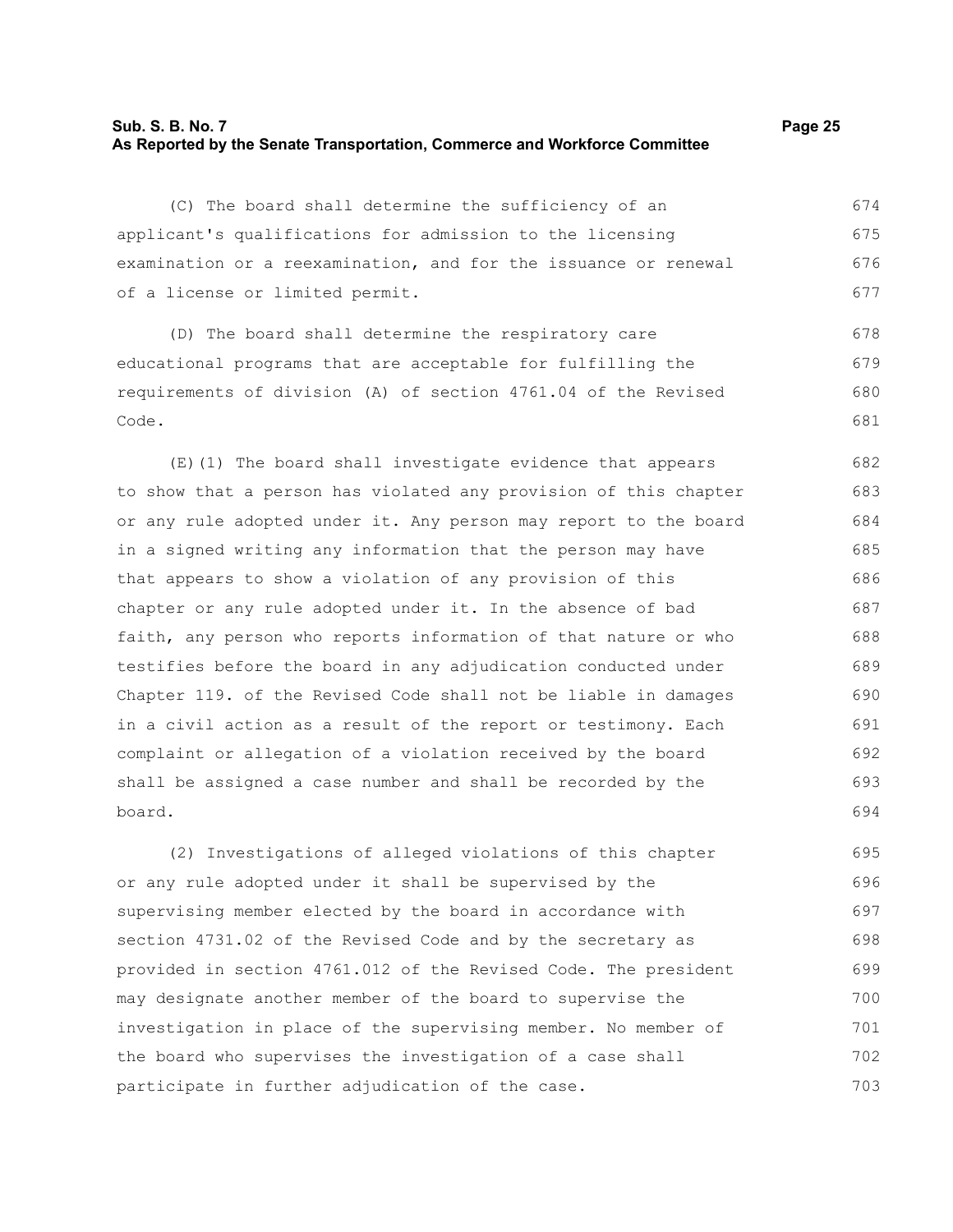#### **Sub. S. B. No. 7 Page 26 As Reported by the Senate Transportation, Commerce and Workforce Committee**

(3) In investigating a possible violation of this chapter or any rule adopted under it, the board may issue subpoenas, administer oaths, question witnesses, conduct interviews, order the taking of depositions, inspect and copy any books, accounts, papers, records, or documents, and compel the attendance of witnesses and production of books, accounts, papers, records, documents, and testimony, except that a subpoena for patient record information shall not be issued without consultation with the attorney general's office and approval of the secretary and supervising member of the board. 704 705 706 707 708 709 710 711 712 713

Before issuance of a subpoena for patient record information, the secretary and supervising member shall determine whether there is probable cause to believe that the complaint filed alleges a violation of this chapter or any rule adopted under it and that the records sought are relevant to the alleged violation and material to the investigation. The subpoena may apply only to records that cover a reasonable period of time surrounding the alleged violation. 714 715 716 717 718 719 720 721

On failure to comply with any subpoena issued by the board and after reasonable notice to the person being subpoenaed, the board may move for an order compelling the production of persons or records pursuant to the Rules of Civil Procedure. 722 723 724 725

A subpoena issued by the board may be served by a sheriff, the sheriff's deputy, or a board employee or agent designated by the board. Service of a subpoena issued by the board may be made by delivering a copy of the subpoena to the person named therein, reading it to the person, or leaving it at the person's usual place of residence, usual place of business, or address on file with the board. When serving a subpoena to an applicant for or the holder of a license or limited permit issued under this 726 727 728 729 730 731 732 733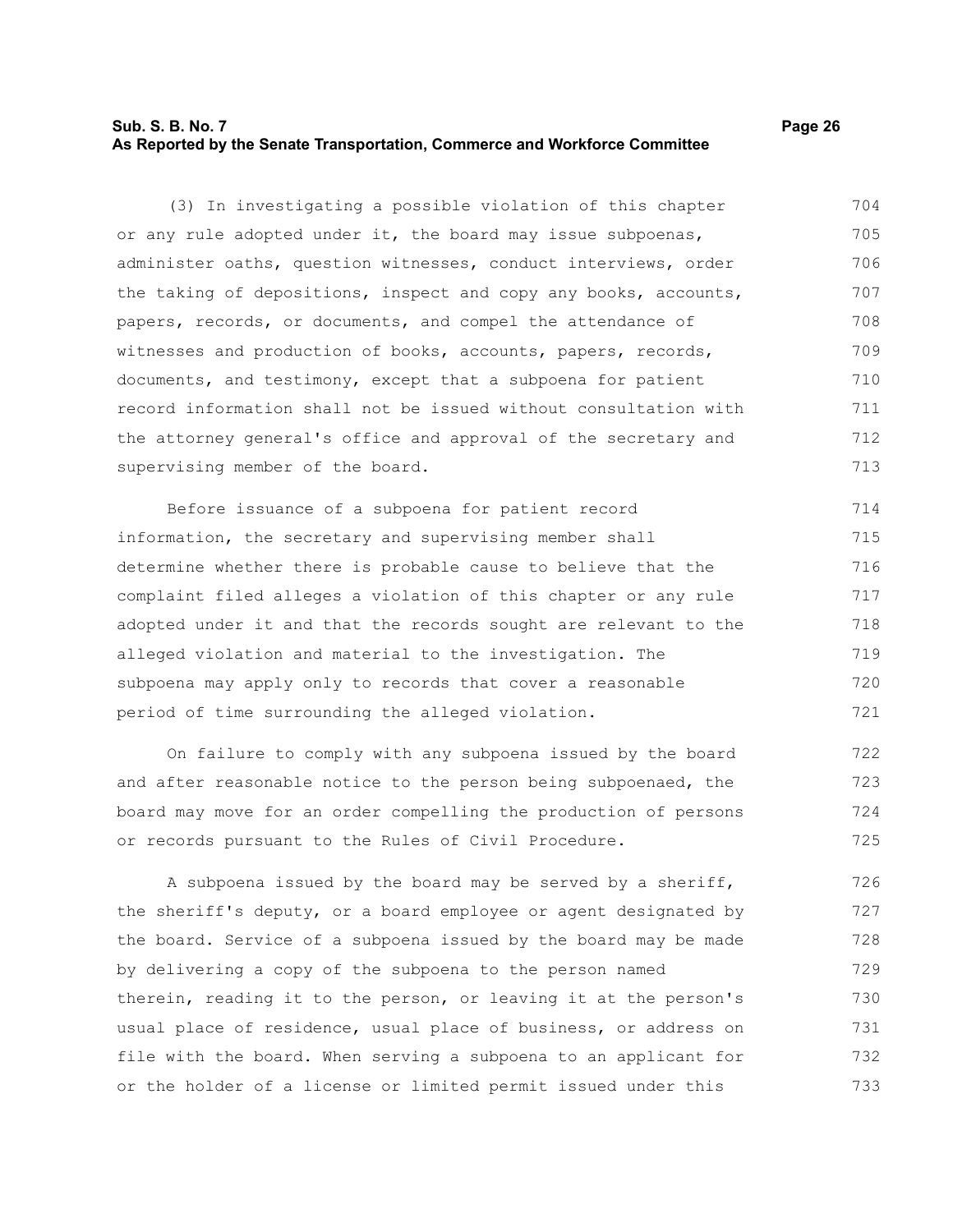#### **Sub. S. B. No. 7 Page 27 As Reported by the Senate Transportation, Commerce and Workforce Committee**

chapter, service of the subpoena may be made by certified mail, return receipt requested, and the subpoena shall be deemed served on the date delivery is made or the date the person refuses to accept delivery. If the person being served refuses to accept the subpoena or is not located, service may be made to an attorney who notifies the board that the attorney is representing the person. 734 735 736 737 738 739 740

A sheriff's deputy who serves a subpoena shall receive the same fees as a sheriff. Each witness who appears before the board in obedience to a subpoena shall receive the fees and mileage provided for under section 119.094 of the Revised Code. 741 742 743 744

(4) All hearings, investigations, and inspections of the board shall be considered civil actions for the purposes of section 2305.252 of the Revised Code. 745 746 747

(5) A report required to be submitted to the board under this chapter, a complaint, or information received by the board pursuant to an investigation is confidential and not subject to discovery in any civil action.

The board shall conduct all investigations or inspections and proceedings in a manner that protects the confidentiality of patients and persons who file complaints with the board. The board shall not make public the names or any other identifying information about patients or complainants unless proper consent is given.

The board may share any information it receives pursuant to an investigation or inspection, including patient records and patient record information, with law enforcement agencies, other licensing boards, and other governmental agencies that are prosecuting, adjudicating, or investigating alleged violations 758 759 760 761 762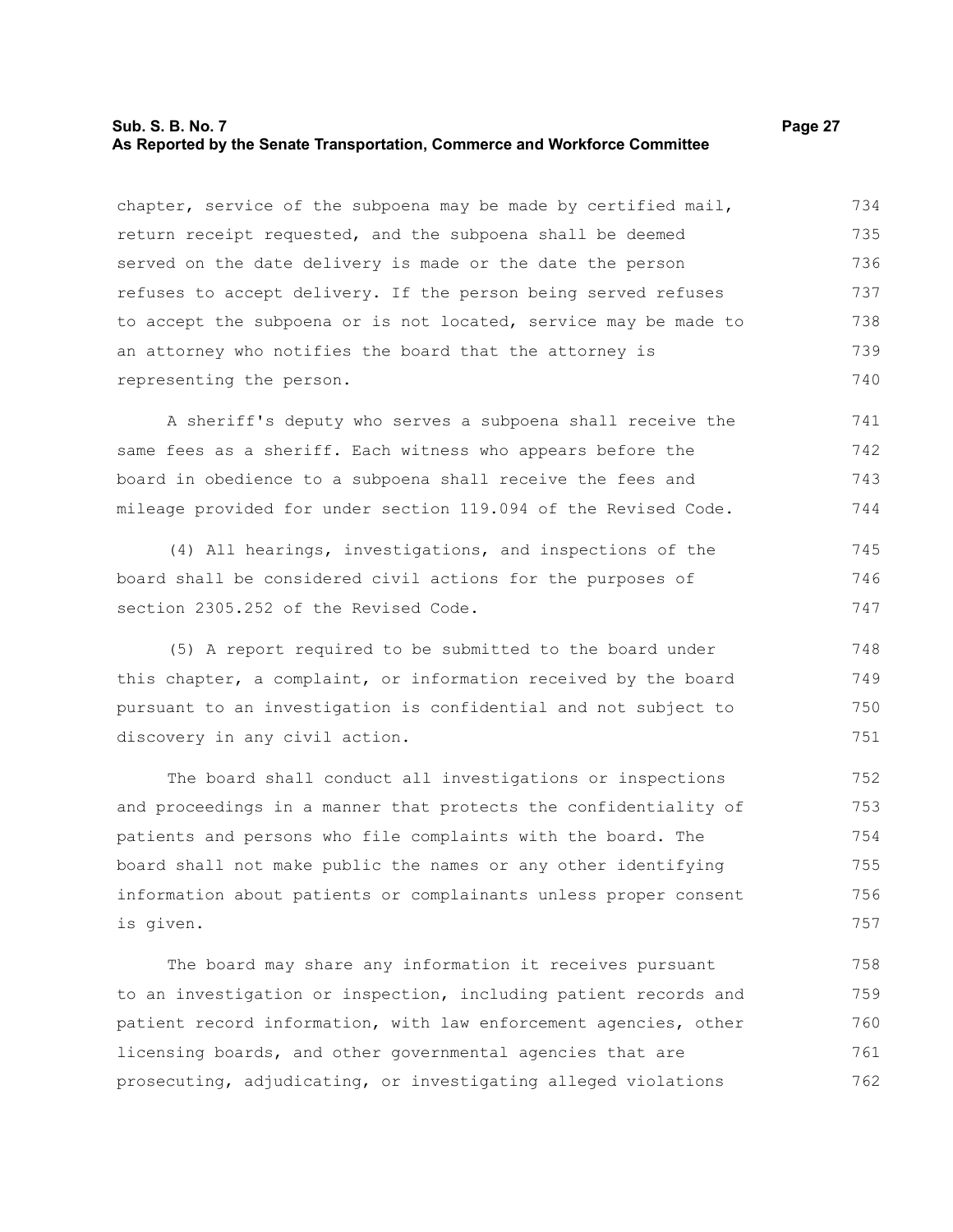#### **Sub. S. B. No. 7 Page 28 As Reported by the Senate Transportation, Commerce and Workforce Committee**

of statutes or administrative rules. An agency or board that receives the information shall comply with the same requirements regarding confidentiality as those with which the state medical board must comply, notwithstanding any conflicting provision of the Revised Code or procedure of the agency or board that applies when it is dealing with other information in its possession. In a judicial proceeding, the information may be admitted into evidence only in accordance with the Rules of Evidence, but the court shall require that appropriate measures are taken to ensure that confidentiality is maintained with respect to any part of the information that contains names or other identifying information about patients or complainants whose confidentiality was protected by the state medical board when the information was in the board's possession. Measures to ensure confidentiality that may be taken by the court include sealing its records or deleting specific information from its records. 763 764 765 766 767 768 769 770 771 772 773 774 775 776 777 778 779

(6) On a quarterly basis, the board shall prepare a report that documents the disposition of all cases during the preceding three months. The report shall contain the following information for each case with which the board has completed its activities: 780 781 782 783

(a) The case number assigned to the complaint or alleged violation; 784 785

(b) The type of license or limited permit, if any, held by the individual against whom the complaint is directed; 786 787

```
(c) A description of the allegations contained in the
complaint;
                                                                             788
                                                                             789
```
(d) The disposition of the case. 790

The report shall state how many cases are still pending 791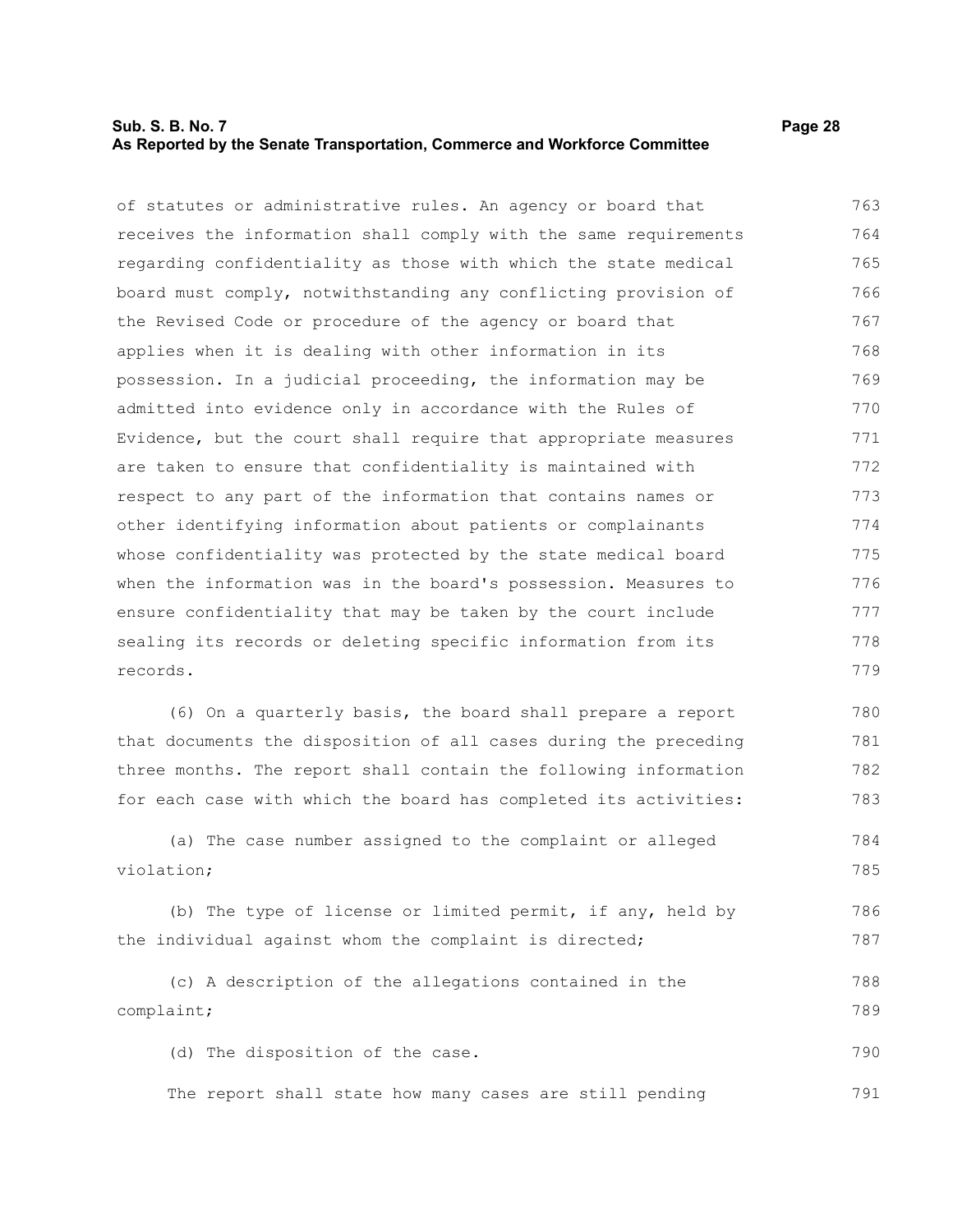#### **Sub. S. B. No. 7 Page 29 As Reported by the Senate Transportation, Commerce and Workforce Committee**

and shall be prepared in a manner that protects the identity of

each person involved in each case. The report shall be a public record under section 149.43 of the Revised Code. (F) The board shall keep records of its proceedings and do other things as are necessary and proper to carry out and enforce the provisions of this chapter. (G) The board shall maintain and publish on its internet web site all of the following: (1) The requirements for the issuance of licenses and limited permits under this chapter and rules adopted by the board; (2) A list of the names and locations of the institutions that each year granted degrees or certificates of completion in respiratory care. 793 794 795 796 797 798 799 800 801 802 803 804 805

 **Sec. 4761.052.** (A) The state medical board shall issue, without examination, an expedited license to practice respiratory care by endorsement to an applicant who meets all of the requirements of this section. 806 807 808 809

(B) An individual who seeks an expedited license by endorsement under this section shall file with the board a written application on a form prescribed and supplied by the board. The applicant shall include in the application all of the information the board considers necessary to process it. 810 811 812 813 814

(C) To be eligible to receive an expedited license by endorsement, an applicant shall provide evidence satisfactory to the board that the applicant meets all of the following requirements: 815 816 817 818

(1) The applicant holds a valid license or certificate to 819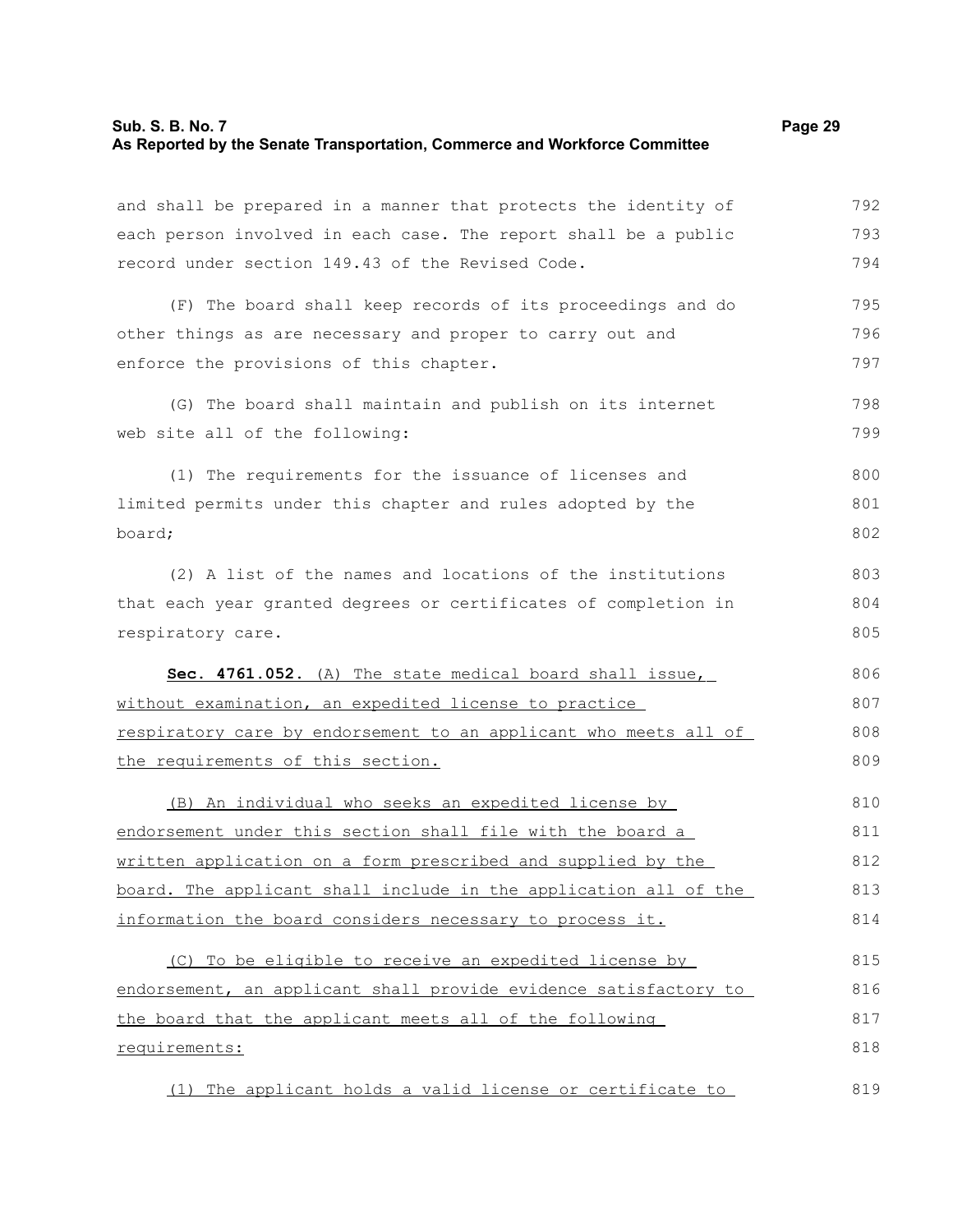| practice respiratory care issued by any other state or           | 820 |
|------------------------------------------------------------------|-----|
| jurisdiction.                                                    | 821 |
| (2) The license or certificate is current, and the               | 822 |
| applicant is in good standing in the state or jurisdiction of    | 823 |
| <u>licensure or certification.</u>                               | 824 |
| (3) One of the circumstances described in division (B) (3)       | 825 |
| of section 4743.041 of the Revised Code applies to the           | 826 |
| applicant.                                                       | 827 |
| (4) The applicant moved or will move to this state from          | 828 |
| the state or jurisdiction in which the individual holds a        | 829 |
| current license or certificate.                                  | 830 |
| (5) The individual meets the requirements to receive a           | 831 |
| license as specified in sections 4761.04 and 4761.051 of the     | 832 |
| Revised Code.                                                    | 833 |
| (D) The board shall waive all fees associated with the           | 834 |
| application for and issuance of an expedited license by          | 835 |
| endorsement under this section.                                  | 836 |
| (E) The secretary and supervising member of the board            | 837 |
| shall review all applications received under this section. If    | 838 |
| the secretary and supervising member determine that an applicant | 839 |
| meets the requirements for an expedited license by endorsement,  | 840 |
| the board shall issue the license to the applicant.              | 841 |
| Sec. 4762.03. (A) An individual seeking a certificate to         | 842 |
| practice as an oriental medicine practitioner or certificate to  | 843 |
| practice as an acupuncturist shall file with the state medical   | 844 |
| board a written application on a form prescribed and supplied by | 845 |

(B) To be eligible for the certificate to practice, an

the board.

847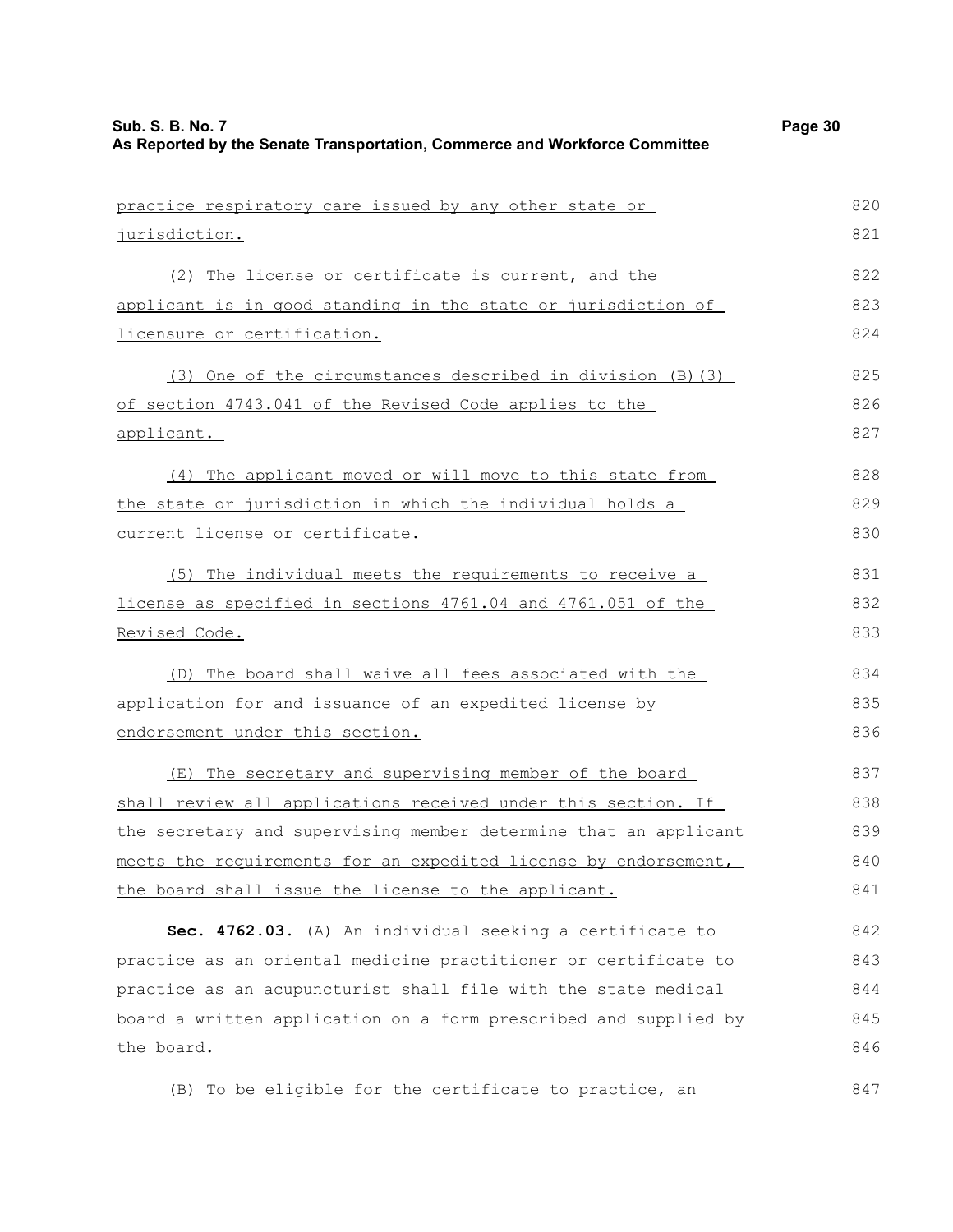applicable:

applicant shall meet all of the following conditions, as (1) The applicant shall submit evidence satisfactory to the board that the applicant is at least eighteen years of age and of good moral character. (2) In the case of an applicant seeking a certificate to

practice as an oriental medicine practitioner, the applicant shall submit evidence satisfactory to the board of both of the following: 854 855 856

(a) That the applicant holds a current and active designation from the national certification commission for acupuncture and oriental medicine as either a diplomate in oriental medicine or diplomate of acupuncture and Chinese herbology; 857 858 859 860 861

(b) That the applicant has successfully completed, in the two-year period immediately preceding application for the certificate to practice, one course approved by the commission on federal food and drug administration dispensary and compounding guidelines and procedures. 862 863 864 865 866

(3) In the case of an applicant seeking a certificate to practice as an acupuncturist, the applicant shall submit evidence satisfactory to the board that the applicant holds a current and active designation from the national certification commission for acupuncture and oriental medicine as a diplomate in acupuncture. 867 868 869 870 871 872

(4) The applicant shall demonstrate to the board proficiency in spoken English by satisfying one of the following requirements: 873 874 875

(a) Passing the examination described in section 4731.142 876

848 849

850 851 852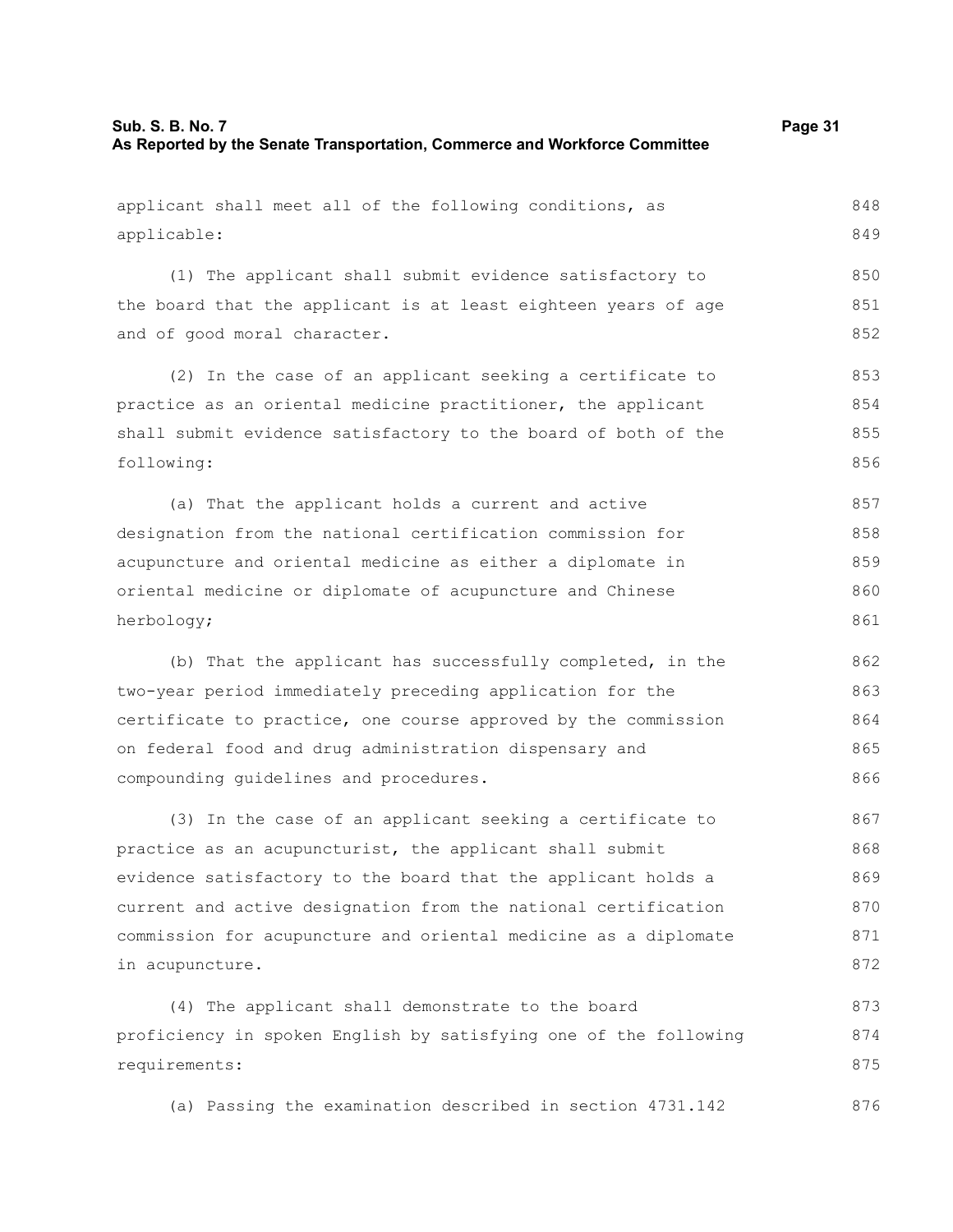877

of the Revised Code;

(b) Submitting evidence satisfactory to the board that the applicant was required to demonstrate proficiency in spoken English as a condition of obtaining designation from the national certification commission for acupuncture and oriental medicine as a diplomate in oriental medicine, diplomate of acupuncture and Chinese herbology, or diplomate in acupuncture; 878 879 880 881 882 883

(c) Submitting evidence satisfactory to the board that the applicant, in seeking a designation from the national certification commission for acupuncture and oriental medicine as a diplomate of oriental medicine, diplomate of acupuncture and Chinese herbology, or diplomate of acupuncture, has successfully completed in English the examination required for such a designation by the national certification commission for acupuncture and oriental medicine; 884 885 886 887 888 889 890 891

(d) In the case of an applicant seeking a certificate to practice as an oriental medicine practitioner, submitting evidence satisfactory to the board that the applicant has previously held a certificate to practice as an acupuncturist issued under-section 4762.04 of the Revised Code this chapter. 892 893 894 895 896

(5) The applicant shall submit to the board any other information the board requires. 897 898

(6) The applicant shall pay to the board a fee of one hundred dollars, no part of which may be returned to the applicant. 899 900 901

(C) The board shall review all applications received under this section. The board shall determine whether an applicant meets the requirements to receive a certificate to practice not later than sixty days after receiving a complete application. 902 903 904 905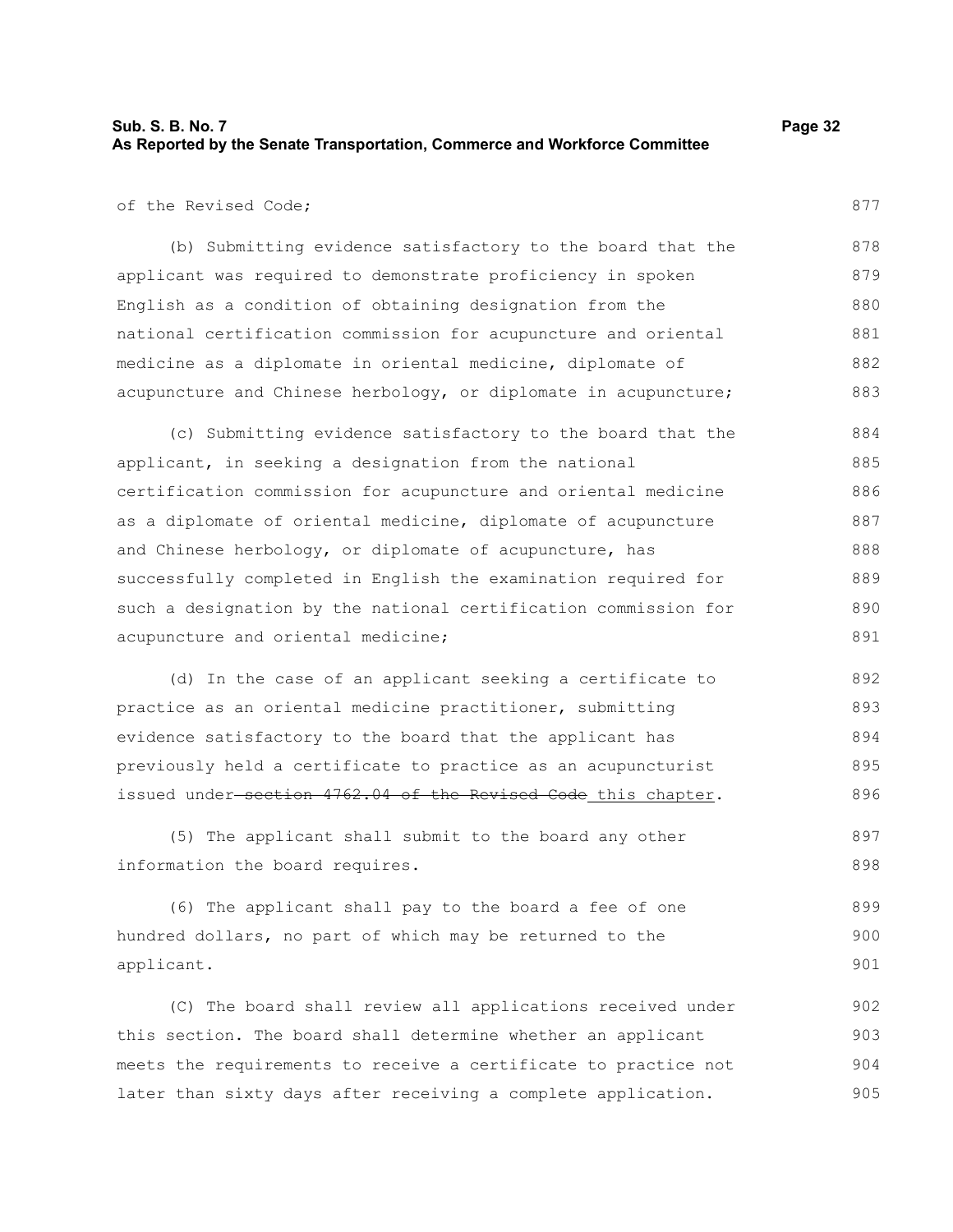## **Sub. S. B. No. 7 Page 33 As Reported by the Senate Transportation, Commerce and Workforce Committee**

| The affirmative vote of not fewer than six members of the board  | 906 |
|------------------------------------------------------------------|-----|
| is required to determine that an applicant meets the             | 907 |
| requirements for a certificate.                                  | 908 |
| Sec. 4762.041. (A) The state medical board shall issue an        | 909 |
| expedited certificate to practice as an oriental medicine        | 910 |
| practitioner or acupuncturist by endorsement to an applicant who | 911 |
| meets all of the requirements of this section.                   | 912 |
| (B) An individual who seeks an expedited certificate by          | 913 |
| endorsement under this section shall file with the board a       | 914 |
| written application on a form prescribed and supplied by the     | 915 |
| board. The applicant shall include in the application all of the | 916 |
| information the board considers necessary to process it.         | 917 |
| (C) To be eligible to receive an expedited certificate by        | 918 |
| endorsement, an applicant shall provide evidence satisfactory to | 919 |
| the board that the applicant meets all of the following          | 920 |
| requirements:                                                    | 921 |
| (1) The applicant holds a valid license or certificate to        | 922 |
| practice as an oriental medicine practitioner or acupuncturist   | 923 |
| issued by any other state or jurisdiction.                       | 924 |
| (2) The license or certificate is current, and the               | 925 |
| applicant is in good standing in the state or jurisdiction of    | 926 |
| licensure or certification.                                      | 927 |
| (3) One of the circumstances described in division (B) (3)       | 928 |
| of section 4743.041 of the Revised Code applies to the           | 929 |
| applicant.                                                       | 930 |
| (4) The applicant moved or will move to this state from          | 931 |
| the state or jurisdiction in which the individual holds a        | 932 |
| current license or certificate.                                  | 933 |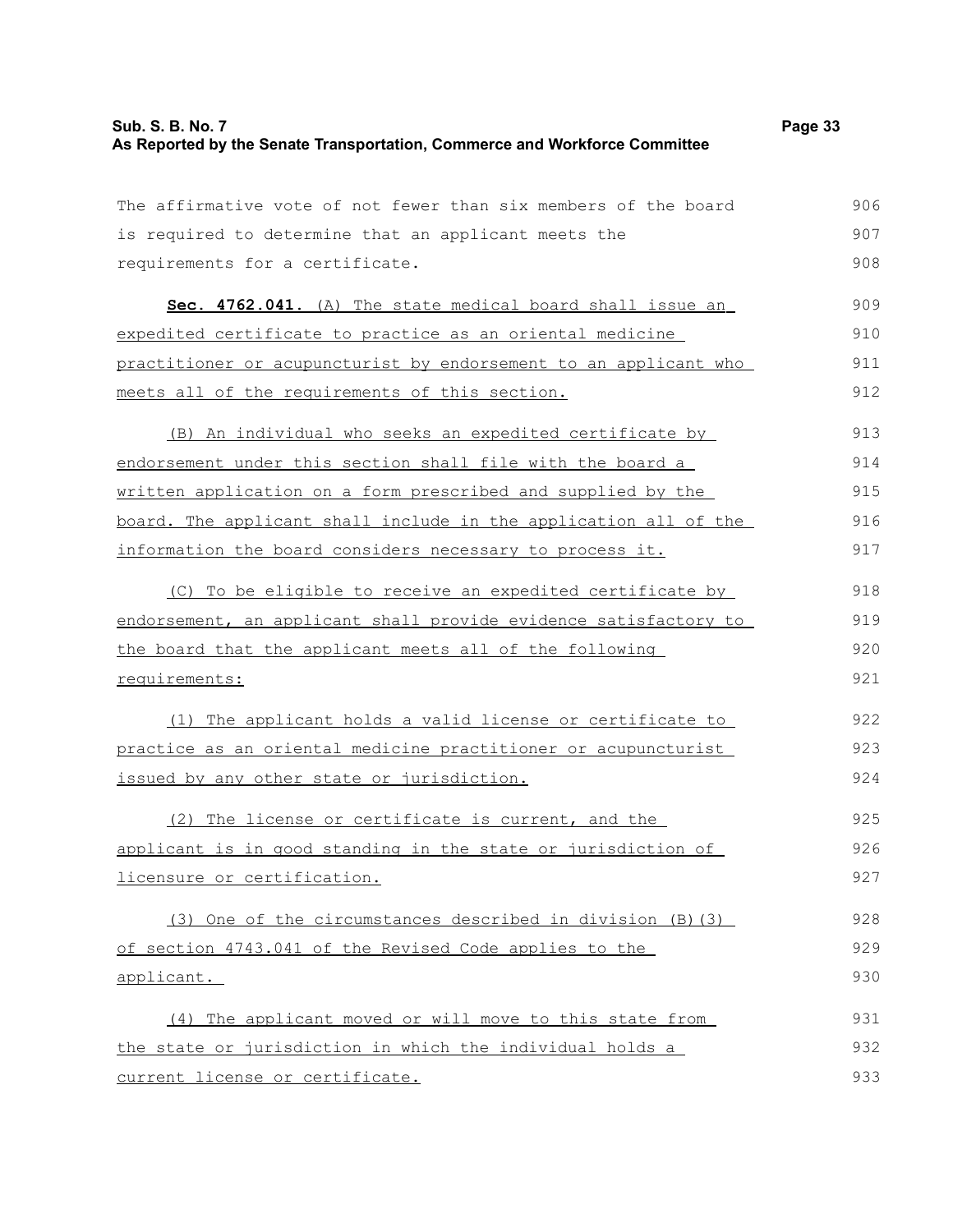| (5) The individual meets the requirements to receive a           | 934 |
|------------------------------------------------------------------|-----|
| certificate as specified in sections 4762.03 and 4762.031 of the | 935 |
| <u>Revised Code.</u>                                             | 936 |
| (D) The board shall waive all fees associated with the           | 937 |
| application for and issuance of an expedited certificate by      | 938 |
| endorsement under this section.                                  | 939 |
| (E) The secretary and supervising member of the board            | 940 |
| shall review all applications received under this section. If    | 941 |
| the secretary and supervising member determine that an applicant | 942 |
| meets the requirements for an expedited certificate by           | 943 |
| endorsement, the board shall issue the certificate to the        | 944 |
| applicant.                                                       | 945 |
| Sec. 4774.041. (A) The state medical board shall issue an        | 946 |
| expedited certificate to practice as a radiologist assistant by  | 947 |
| endorsement to an applicant who meets all of the requirements of | 948 |
| this section.                                                    | 949 |
| (B) An individual who seeks an expedited certificate by          | 950 |
| endorsement under this section shall file with the board a       | 951 |
| written application on a form prescribed and supplied by the     | 952 |
| board. The applicant shall include in the application all of the | 953 |
| information the board considers necessary to process it.         | 954 |
| (C) To be eligible to receive an expedited certificate by        | 955 |
| endorsement, an applicant shall provide evidence satisfactory to | 956 |
| the board that the applicant meets all of the following          | 957 |
| requirements:                                                    | 958 |
| (1) The applicant holds a valid license or certificate to        | 959 |
| practice as a radiologist assistant issued by any other state or | 960 |
| jurisdiction.                                                    | 961 |
| (2) The license or certificate is current, and the               | 962 |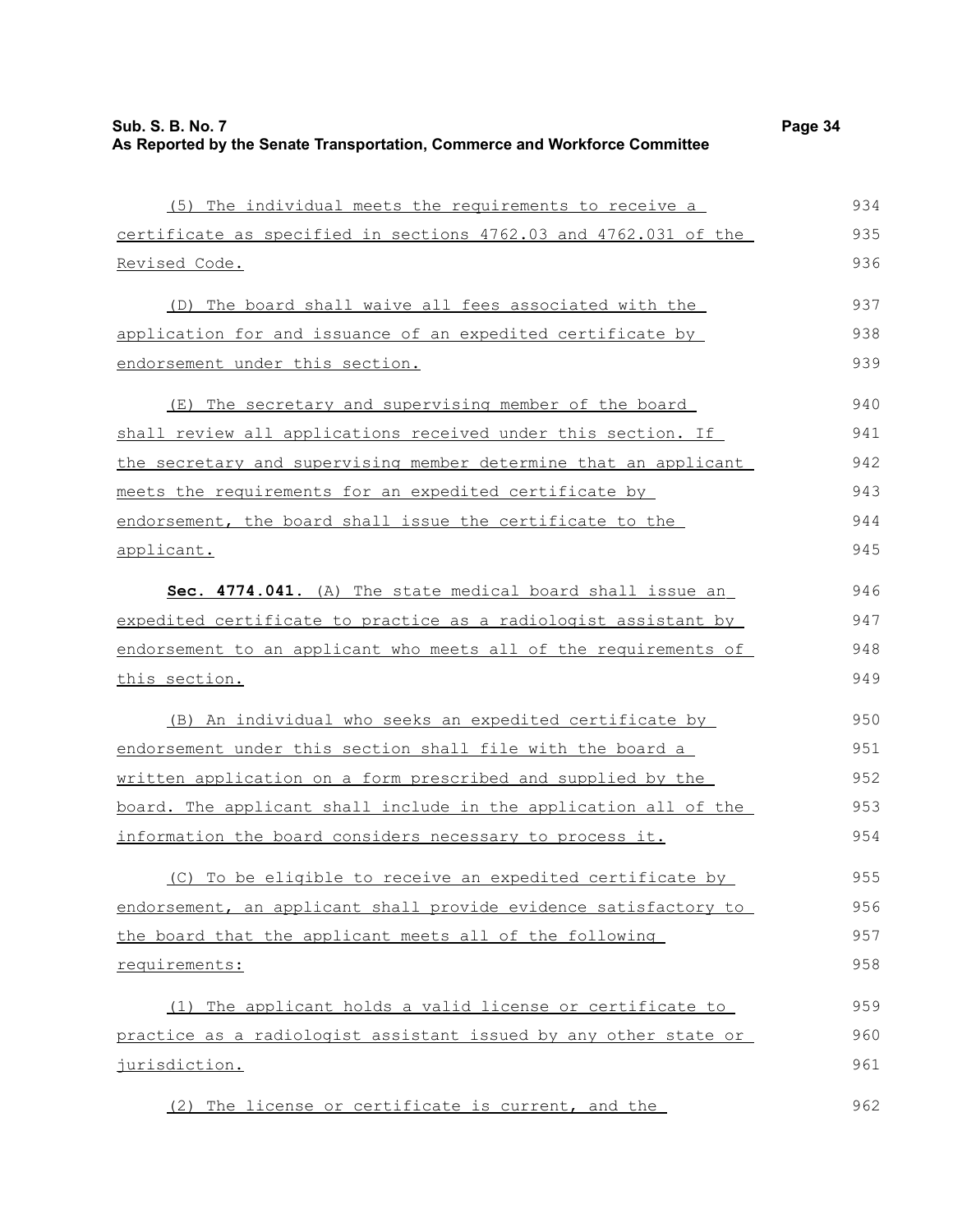| applicant is in good standing in the state or jurisdiction of    | 963 |
|------------------------------------------------------------------|-----|
| licensure or certification.                                      | 964 |
| (3) One of the circumstances described in division (B) (3)       | 965 |
| of section 4743.041 of the Revised Code applies to the           | 966 |
| applicant.                                                       | 967 |
| (4) The applicant moved or will move to this state from          | 968 |
| the state or jurisdiction in which the individual holds a        | 969 |
| current license or certificate.                                  | 970 |
| (5) The individual meets the requirements to receive a           | 971 |
| certificate as specified in sections 4774.03 and 4774.031 of the | 972 |
| Revised Code.                                                    | 973 |
| (D) The board shall waive all fees associated with the           | 974 |
| application for and issuance of an expedited certificate by      | 975 |
| endorsement under this section.                                  | 976 |
| (E) The secretary and supervising member of the board            | 977 |
| shall review all applications received under this section. If    | 978 |
| the secretary and supervising member determine that an applicant | 979 |
| meets the requirements for an expedited certificate by           | 980 |
| endorsement, the board shall issue the certificate to the        | 981 |
| applicant.                                                       | 982 |
| Sec. 4778.051. (A) The state medical board shall issue an        | 983 |
| expedited license to practice as a genetic counselor by          | 984 |
| endorsement to an applicant who meets all of the requirements of | 985 |
| this section.                                                    | 986 |
| (B) An individual who seeks an expedited license by              | 987 |
| endorsement under this section shall file with the board a       | 988 |
| written application on a form prescribed and supplied by the     | 989 |
| board. The applicant shall include in the application all of the | 990 |
| information the board considers necessary to process it.         | 991 |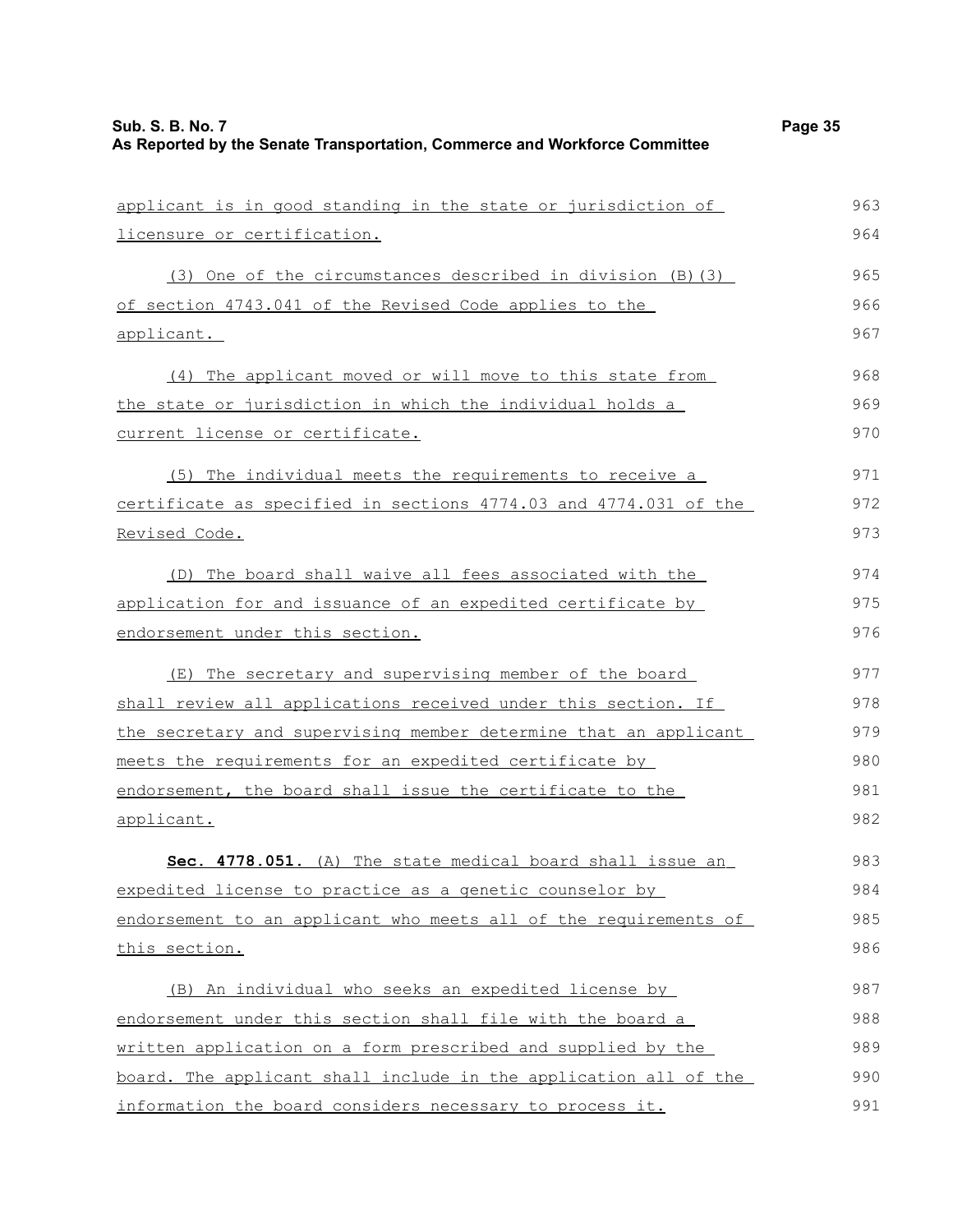| (C) To be eligible to receive an expedited license by            | 992  |
|------------------------------------------------------------------|------|
| endorsement, an applicant shall provide evidence satisfactory to | 993  |
| the board that the applicant meets all of the following          | 994  |
| requirements:                                                    | 995  |
| (1) The applicant holds a valid license or certificate to        | 996  |
| practice as a genetic counselor issued by any other state or     | 997  |
| jurisdiction.                                                    | 998  |
| (2) The license or certificate is current, and the               | 999  |
| applicant is in good standing in the state or jurisdiction of    | 1000 |
| licensure or certification.                                      | 1001 |
| (3) One of the circumstances described in division (B) (3)       | 1002 |
| of section 4743.041 of the Revised Code applies to the           | 1003 |
| applicant.                                                       | 1004 |
| (4) The applicant moved or will move to this state from          | 1005 |
| the state or jurisdiction in which the individual holds a        | 1006 |
| current license or certificate.                                  | 1007 |
| (5) The individual meets the requirements to receive a           | 1008 |
| license as specified in sections 4778.03 and 4778.04 of the      | 1009 |
| Revised Code.                                                    | 1010 |
| (D) The board shall waive all fees associated with the           | 1011 |
| application for and issuance of an expedited license by          | 1012 |
| endorsement under this section.                                  | 1013 |
| (E) The secretary and supervising member of the board            | 1014 |
| shall review all applications received under this section. If    | 1015 |
| the secretary and supervising member determine that an applicant | 1016 |
| meets the requirements for an expedited license by endorsement,  | 1017 |
| the board shall issue the license to the applicant.              | 1018 |
| Sec. 4778.07. (A) A license to practice as a genetic             | 1019 |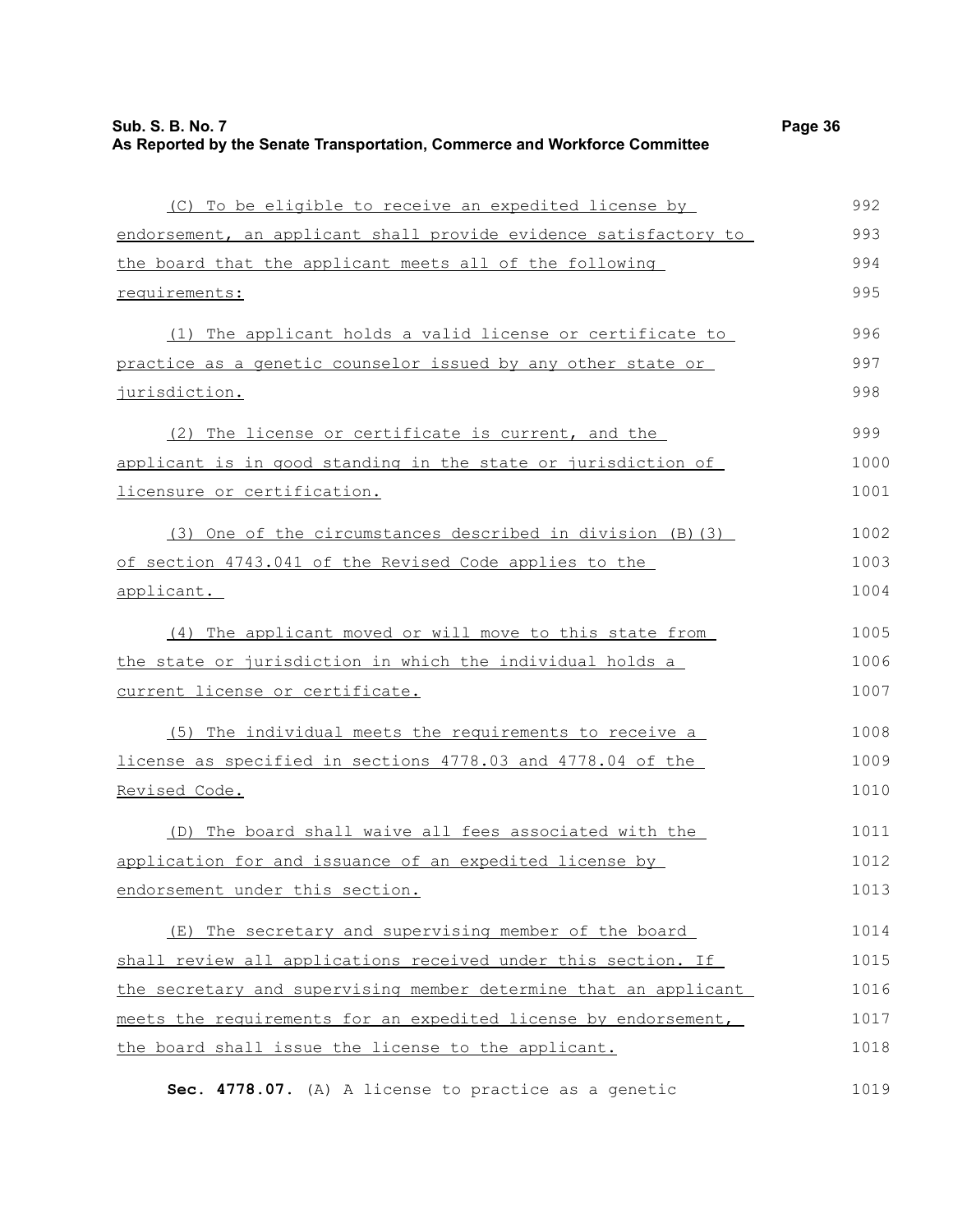#### **Sub. S. B. No. 7 Page 37 As Reported by the Senate Transportation, Commerce and Workforce Committee**

counselor issued under section 4778.05 of the Revised Code-this chapter that is not renewed on or before its expiration date is automatically suspended on its expiration date. Continued practice after suspension shall be considered as practicing in violation of section 4778.02 of the Revised Code. 1020 1021 1022 1023 1024

(B) If a license has been suspended pursuant to this section for two years or less, the board shall reinstate the license upon an applicant's submission of a complete renewal application, the biennial renewal fee, and a monetary penalty of twenty-five dollars. 1025 1026 1027 1028 1029

(C)(1) If a license has been suspended pursuant to this section for more than two years, it may be restored upon an applicant's submission of a complete restoration application, the biennial renewal fee, and a monetary penalty of fifty dollars and compliance with sections 4776.01 to 4776.04 of the Revised Code. The board shall not restore a license unless the board, in its discretion, decides that the results of the criminal records check do not make the applicant ineligible for a license issued pursuant to section 4778.05 of the Revised Code. 1030 1031 1032 1033 1034 1035 1036 1037 1038 1039

(2) The board may impose terms and conditions for the restoration, including the following: 1040 1041

(a) Requiring the applicant to pass an oral or written examination, or both, to determine the applicant's present fitness to resume practice; 1042 1043 1044

(b) Requiring the applicant to obtain additional training and to pass an examination upon completion of such training; 1045 1046

(c) Restricting or limiting the extent, scope, or type of practice of the applicant. 1047 1048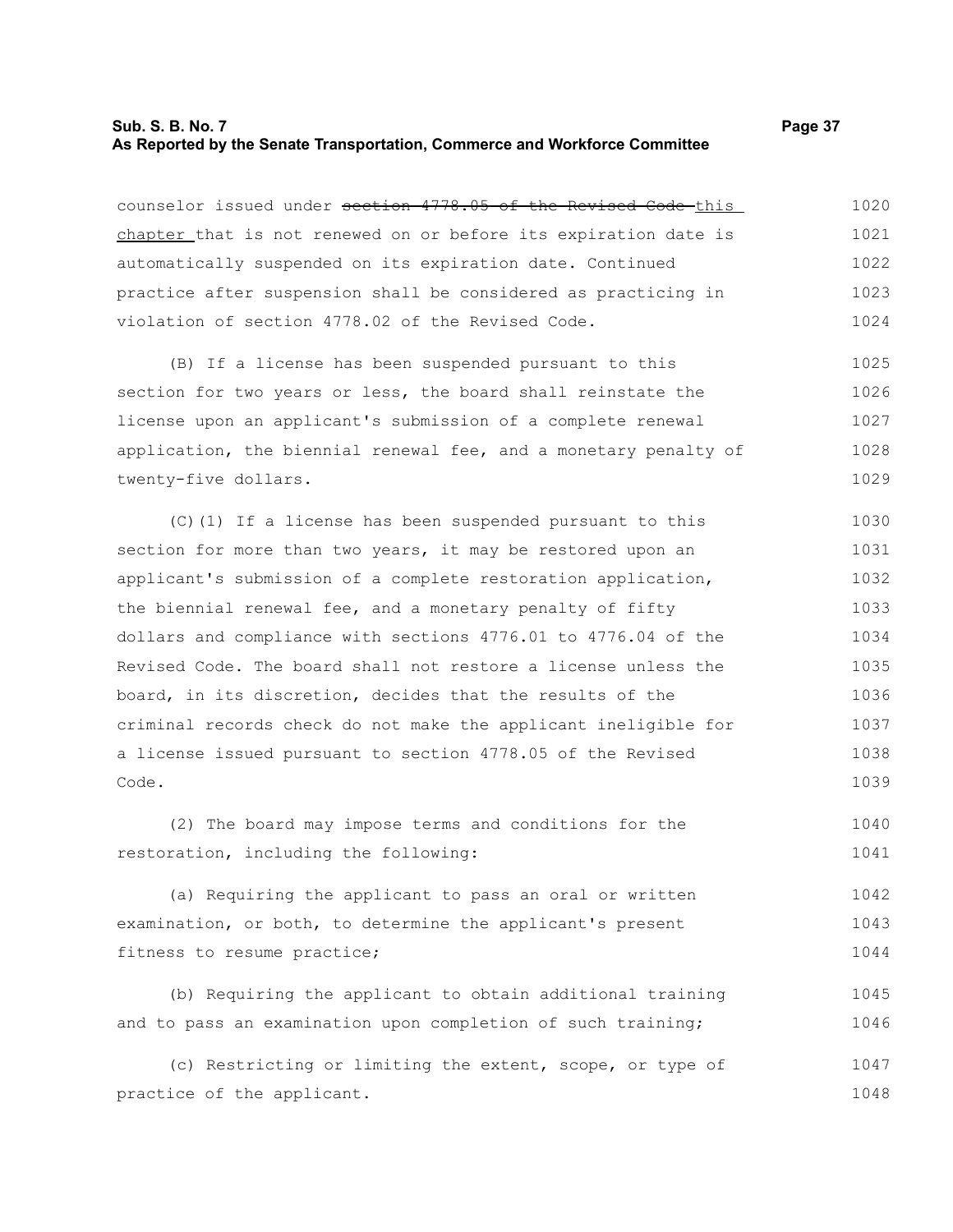#### **Sub. S. B. No. 7 Page 38 As Reported by the Senate Transportation, Commerce and Workforce Committee**

**Sec. 4778.08.** (A) The state medical board may issue to an applicant under section 4778.03 of the Revised Code a license to practice as a genetic counselor, designated as a supervised practice license, if both of the following apply: 1049 1050 1051 1052

(1) The applicant meets the requirements specified in section 4778.03 of the Revised Code other than being a certified genetic counselor; 1053 1054 1055

(2) The applicant is in active candidate status with the American board of genetic counseling. 1056 1057

(B) A supervised practice license authorizes the holder to engage in the activities authorized by section 4778.11 of the Revised Code while the holder is under the general supervision of a genetic counselor licensed under section 4778.05 of the Revised Code this chapter or a physician. General supervision does not require the supervising licensed genetic counselor or physician to be present while the holder engages in such activities, but does require the licensed genetic counselor or physician to have professional responsibility for the holder and be readily accessible to the holder for professional consultation and assistance. 1058 1059 1060 1061 1062 1063 1064 1065 1066 1067 1068

A supervised practice license is valid from the date of issuance until the earlier of one year from that date or the date a license is issued under section 4778.05 or 4778.051 of the Revised Code. A supervised practice license may not be renewed. 1069 1070 1071 1072 1073

 **Sec. 4778.081.** (A) The state medical board shall issue an expedited genetic counselor supervised practice license by endorsement to an applicant who meets all of the requirements of this section. 1074 1075 1076 1077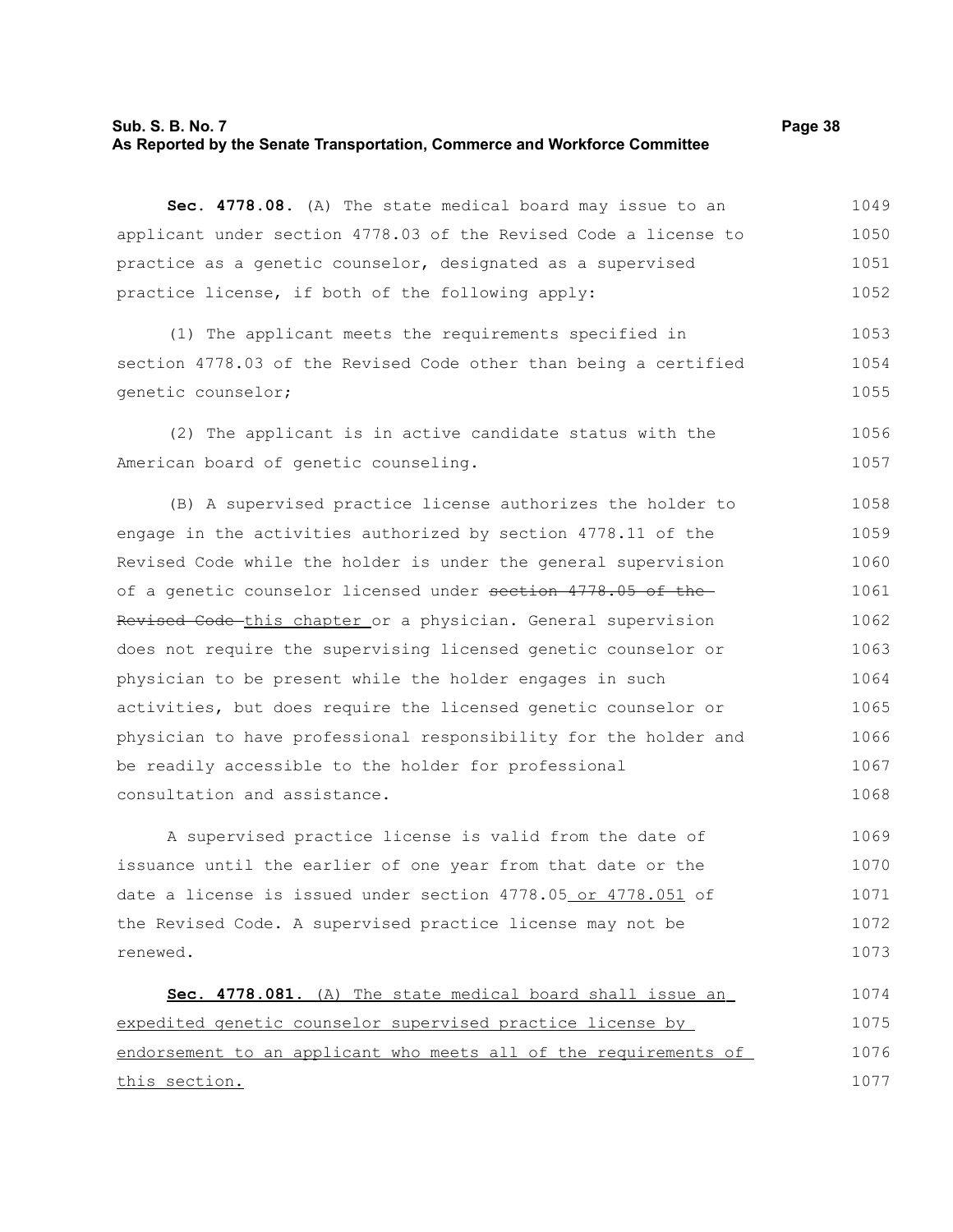| Sub. S. B. No. 7                                                           | Page 39 |
|----------------------------------------------------------------------------|---------|
| As Reported by the Senate Transportation, Commerce and Workforce Committee |         |

| (B) An individual who seeks an expedited license by              | 1078 |
|------------------------------------------------------------------|------|
| endorsement under this section shall file with the board a       | 1079 |
| written application on a form prescribed and supplied by the     | 1080 |
| board. The applicant shall include in the application all of the | 1081 |
| information the board considers necessary to process it.         | 1082 |
| (C) To be eligible to receive an expedited license by            | 1083 |
| endorsement, an applicant shall provide evidence satisfactory to | 1084 |
| the board that the applicant meets all of the following          | 1085 |
| requirements:                                                    | 1086 |
| (1) The applicant holds a valid license or certificate to        | 1087 |
| practice as a genetic counselor under supervision issued by any  | 1088 |
| other state or jurisdiction.                                     | 1089 |
| (2) The license or certificate is current, and the               | 1090 |
| applicant is in good standing in the state or jurisdiction of    | 1091 |
| licensure or certification.                                      | 1092 |
| (3) One of the circumstances described in division (B) (3)       | 1093 |
| of section 4743.041 of the Revised Code applies to the           | 1094 |
| applicant.                                                       | 1095 |
| (4) The applicant moved or will move to this state from          | 1096 |
| the state or jurisdiction in which the individual holds a        | 1097 |
| current license or certificate.                                  | 1098 |
| (5) The individual meets the requirements to receive a           | 1099 |
| license as specified in section 4778.08 of the Revised Code.     | 1100 |
| (D) The board shall waive all fees associated with the           | 1101 |
| application for and issuance of an expedited license by          | 1102 |
| endorsement under this section.                                  | 1103 |
| (E) The secretary and supervising member of the board            | 1104 |
| shall review all applications received under this section. If    | 1105 |